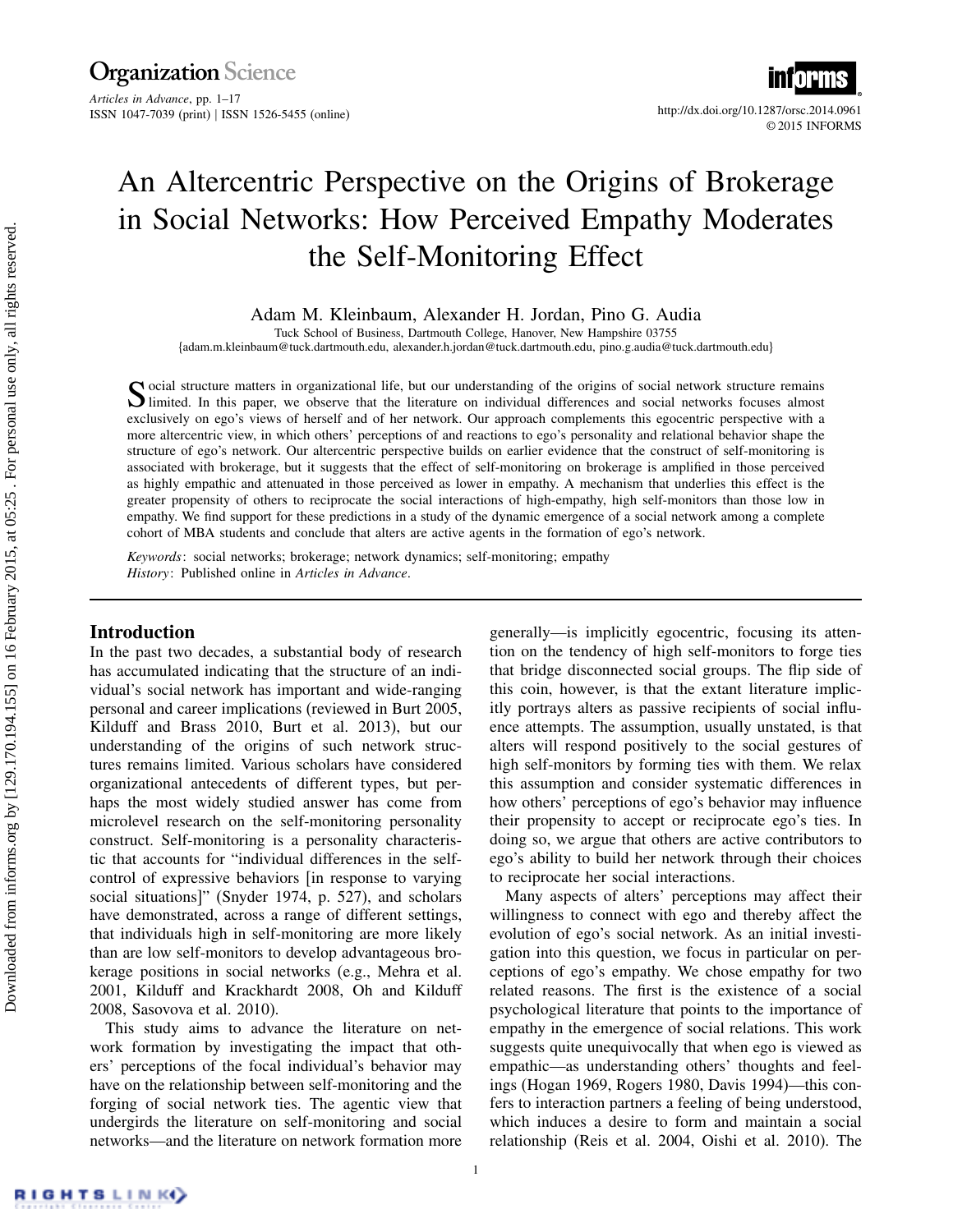second reason is the availability within this literature of well-established measures of this construct that point to discrepancies between self and observer perceptions of empathy and to the greater accuracy of observer perceptions (Davis and Kraus 1997). Discrepancies between alters' views of ego's behavior and ego's self-perceptions make it easier to establish the value of an altercentric perspective on the formation of social networks.

In recognition of the important role of alters' perspectives in the formation and evolution of ego's network, the crux of our argument is, very simply, that others' perceptions of ego's empathy should moderate the effect of ego's self-monitoring personality on the structure of her social network. In line with recent research on dynamic network analysis, we consider the interaction of selfmonitoring and perceived empathy on both static and dynamic conceptions of brokerage. Consistent with our prediction, results indicate that self-monitoring is a particularly strong antecedent of brokerage for people who are perceived to be high in empathy, both in static, crosssectional models and in models of network dynamics. To further elucidate the moderating effect of perceived empathy, we directly examine the propensity for a given person's potential contacts to reciprocate her social gestures. Consistent with our theory, results of a dyad-level analysis indicate that the focal actor's perceived empathy and self-monitoring personality interact positively in their effect on others' reciprocation of the actor's social advances. We find support for these hypotheses in a dynamic analysis of the emerging socializing network among the complete cohort of MBA students in a top business school.

A key contribution of this study lies in highlighting the potential benefits of complementing the current egocentric perspective with a more altercentric approach to the study of the relationship between individual differences and networks. Psychologists have long established that observers' views of ego's personality traits possess a high degree of agreement and stability (Funder et al. 1995, Riemann et al. 1997, McCrae and Weiss 2009) and strongly predict important outcomes (Connelly and Ones 2010, Oh et al. 2011). Yet much of the literature on individual differences and social networks focuses almost exclusively on ego's views of herself and of her network. Our perspective suggests that others' perceptions of and reactions to ego's personality and relational behavior will play a significant role in shaping the structure of ego's network—that is, that alters are active agents in the formation of ego's network.

## Self-Monitoring and Brokerage

It is no longer controversial to assert that networks matter. In voluminous research across a variety of disciplines dating back to Moreno's (1937) sociometry, scholars have demonstrated that individual action is embedded in networks of social relations (Granovetter 1985)

and that the structure of individuals' networks has consequences for their actions and for their outcomes. In research on intraorganizational networks, considerable scholarly attention has been focused on one network structure in particular: brokerage<sup>1</sup> (e.g., Burt 1980, 1992; Gargiulo and Benassi 2000; Buskens and van de Rijt 2008; Sasovova et al. 2010; Obstfeld et al. 2014). Brokers have networks that link them with diverse and disconnected others, bridging structural holes in the social fabric of the organization. As a result, brokers have vision advantages (Burt 2005), as their sparse, farreaching networks allow them to see valuable information earlier and more completely than others. Consistent with this view, empirical evidence has amassed indicating that brokers tend to get promoted faster (Brass 1984), to produce more creative output (Fleming et al. 2007), to get paid more (Burt 1997), and to receive more favorable performance evaluations (Burt 2004), among myriad other positive outcomes.

The many benefits of networks rich in brokerage beg the question: Where does brokerage come from? Scholars have addressed numerous antecedents of brokerage, including career history (Kleinbaum 2012), training (Burt and Ronchi 2007), and organizational structure (Kleinbaum and Stuart 2014), but the most robust research stream has focused on individual personality. In this domain, psychologists have argued that brokerage results from high self-monitoring, a psychological construct concerning the extent to which people seek to modify their behavior to match the varying expectations of different social settings (Snyder 1974, Gangestad and Snyder 2000, Toegel et al. 2007). Theory on self-monitoring builds on Goffman's (1959) notion of self-presentation by arguing that people vary in the extent to which they tend to present themselves favorably to different audiences. High self-monitors are more concerned with the social cues and norms that others use to indicate appropriate behavior in different settings (Snyder 1974). Like shrewd politicians, high selfmonitors tune in to the beliefs and emotions that may be more socially adaptive to express within a particular situation (Gangestad and Snyder 2000). They engage in relatively high levels of both surface and deep acting (Scott et al. 2012) and are attentive to the achievement of status (Flynn et al. 2006). High self-monitors, for example, are quick to recognize when a situation calls for somber formality, or when it is more informal and sportive, and will adjust their own manners accordingly. On the other hand, low self-monitors tend to heed Polonius' advice in Shakespeare's Hamlet: "To thine own self be true." They tend to express self-consistent behavior across diverse social contexts, regardless of—even in spite of—what might be expected in a particular situation (Kilduff and Day 1994, Gangestad and Snyder 2000). Low self-monitors are more likely to tell jokes in a serious setting, or stay staid in a more relaxed one, if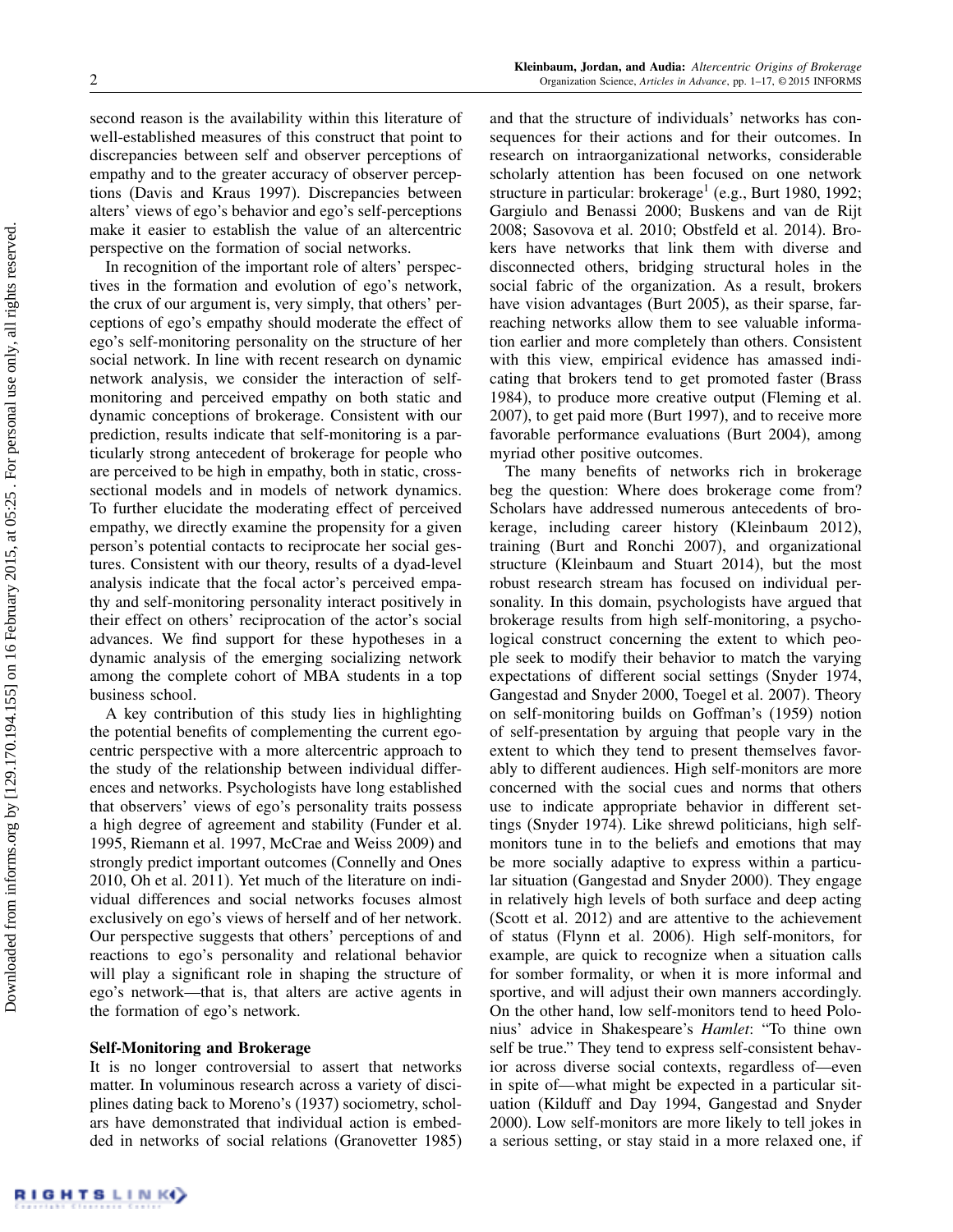such behavior is natural to their personality, even when it should be clear that the behavior is ill-matched to the social atmosphere and will not ingratiate them to others who are present.

There is a certain prima facie parallel between selfmonitoring personality, which prompts one to adapt one's behavior to match diverse social settings, and a brokerage network, which links one to disconnected, socially diverse others; self-monitoring has been described as "a psychological analogue to bridging structural holes" (Burt 2012, p. 548). So it is not surprising that research on the psychological antecedents of brokerage has focused on self-monitoring. In early work, Caldwell and O'Reilly (1982) showed that high self-monitors perform better at boundary-spanning work, building relationships with distant others more effectively than low self-monitors, who may prefer to remain within a cohesive social circle in which behavioral norms match their own inclinations. Cross-sectional studies have found a positive relationship between selfmonitoring and brokerage in the friendship networks of employees at a small high-technology firm (Mehra et al. 2001) and in the acquaintance networks of entrepreneurs (Oh and Kilduff 2008). More recently, dynamic analysis of network evolution has indicated that self-monitoring personality predicts increases in network brokerage over time. Sasovova et al. (2010) tracked friendships within a radiology department longitudinally and found that high self-monitors added more new social connections over time and that these connections were more likely to involve people previously disconnected from their networks, thereby increasing their brokerage. In short, research at the intersection of social networks and psychology has consistently demonstrated a robust effect of high self-monitoring on brokerage.

One of the key features of this literature is that it takes the perspective of ego, emphasizing ego's adaptation to varying situations. High self-monitors' social initiative is implicitly assumed to be accepted and reciprocated by targeted alters. For example, Sasovova et al. (2010) wrote of an "expectation that high self-monitors will be more capable of *gaining the friendship of oth*ers" (p. 643; emphasis added). Building on this foundation, economic models of network formation make the explicit assumption that "actors are able to strategically arrange their ties in order to optimize their expected utility (Jackson 2006)" (Burger and Buskens 2009, pp. 63–64; emphasis added).

## An Altercentric Perspective

Although empirical findings (e.g., Mehra et al. 2001, Oh and Kilduff 2008, Sasovova et al. 2010) suggest that self-monitoring is associated with network brokerage on average, we propose that a more complete understanding of the effect of self-monitoring on social networks requires greater consideration of alters' perspectives. Alters form their own views of ego, and those

views very likely shape their propensity to form ties with ego.<sup>2</sup> Self-monitoring may have a positive effect on the creation of social relationships in general, but high selfmonitors may sometimes risk being perceived as doing "whatever it takes to enhance their social appearance in a given situation" (Day and Schleicher 2006, p. 699) or of actively constructing their "public selves to achieve social ends" (Gangestad and Snyder 2000, p. 546). In other words, the high self-monitor's chameleon-like tendencies could lead alters to see them as socially selfserving, uninterested in paying genuine attention to other people and, consequently, as undesirable contacts. Thus, high self-monitors can experience varying degrees of success in their attempts to form social relationships as a result of differences in how others perceive them. In this sense, self-monitoring—similar to extraversion (Bendersky and Shah 2013, Felier and Kleinbaum 2015), high self-esteem (Baumeister et al. 1996), and emotional intelligence (Austin et al. 2007, Kilduff et al. 2010, Côté et al. 2011)—may be a generally positive quality that has a "dark side."

We argue that these variations are attributable, in part, to differences in the degree to which ego is perceived by others as empathic, defined as the degree to which others perceive that ego understands their thoughts and feelings (Rogers 1980). Empathic people make others feel understood in their company, and social psychological research indicates that feeling understood is "a critical ingredient in most positive relationship outcomes, including interpersonal liking, intimacy, and relational longevity" (Oishi et al. 2010, p. 406). Feeling as if one's perspectives and feelings are understood by someone else is thought to make people feel "that they are worthy of respect, of being heard, and that their feelings and behaviors make sense" (Greenberg et al. 2001, p. 382– 383), providing a sound basis for an interpersonal relationship. Self-verification theory suggests that alters will prefer interactions with ego if he or she is seen as accurately perceiving important parts of themselves, such as goals and emotions (Swann et al. 1992, 2003). Feeling understood by another person promotes satisfaction in social relationships (Reis et al. 2004), such as friendships (e.g., Parks and Floyd 1996, Gore et al. 2006), and it elevates positive emotions (Oishi et al. 2008). Indeed, feeling understood by another person has a host of farreaching positive consequences. Satisfaction with life is higher on days when people report feeling more understood by others (Lun et al. 2008), and an experimental induction of feeling understood led people to show increased self-efficacy, including a higher pain tolerance and more favorable perceptions of physical obstacles ahead of them (Oishi et al. 2013). And yet, despite its importance in social interaction, empathy has played a little role in the literature on psychological antecedents of network structure.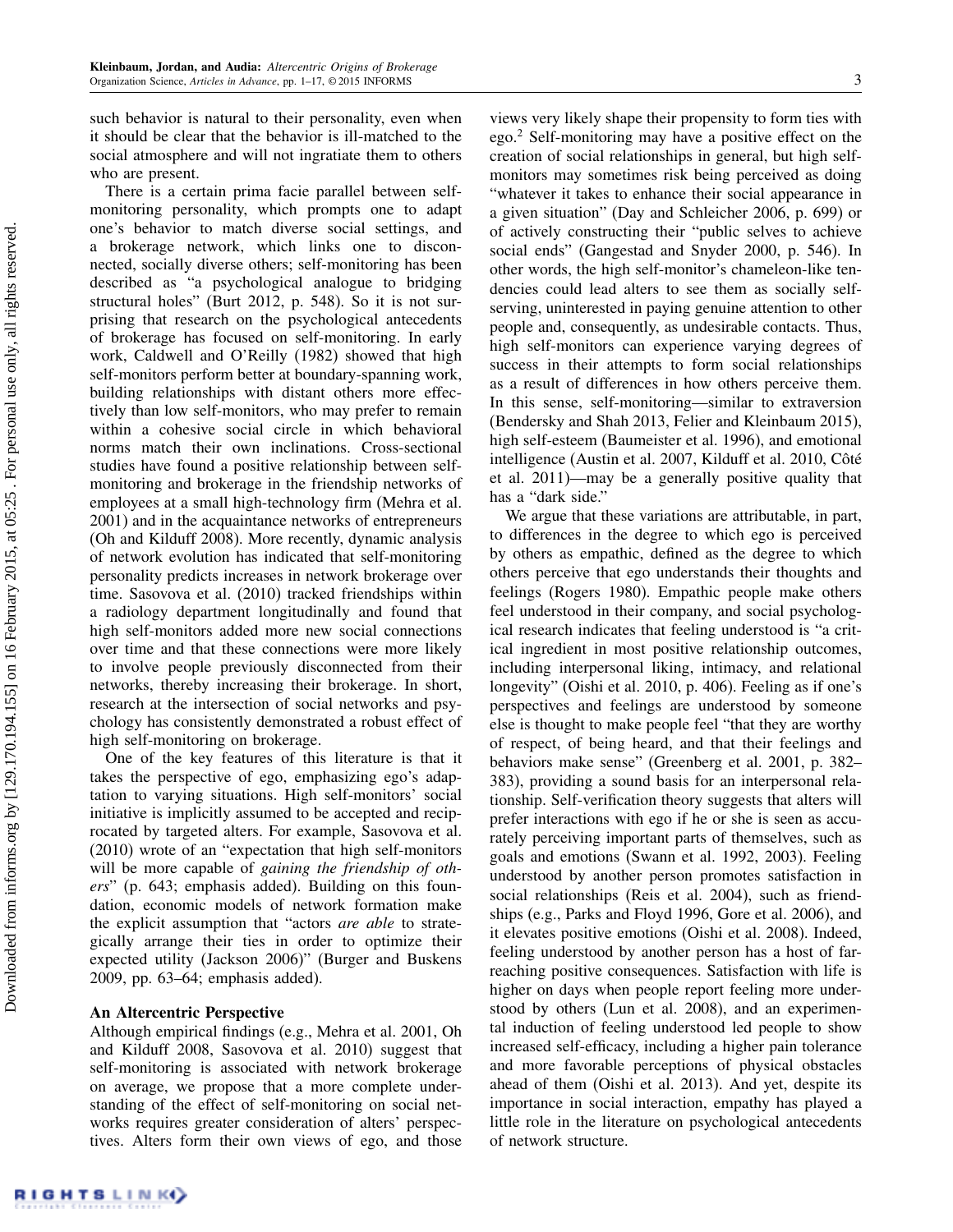If self-monitoring is about reading social situations and understanding what behaviors are appropriate in those situations, and perceived empathy is about conveying to others an understanding of their thoughts and feelings, we suggest that these qualities are complementary in their effects on network formation. Based on the social value that alters derive from feeling understood by an empathic other (Reis et al. 2004), we expect that high self-monitors who are perceived as highly empathic will find it easier to form social relationships than high selfmonitors who project less empathy. At the same time, empathy alone, in the absence of high self-monitoring, will be insufficient for the formation of ties that lead to a high-brokerage network position. A person who is perceived as highly empathic but who is low in selfmonitoring may create in others a feeling of being understood but may have trouble attracting new social connections because of a lack of sensitivity to important variations in the social environment. Such people live as if "put-on images are falsehoods, as if only those public displays true to their privately experienced self are principled" (Gangestad and Snyder 2000, p. 531). Low self-monitors' penchant for principled but situationally inappropriate behavior—such as, for example, expressing strong views in a situation where deference to others would be more appropriate—may alienate potential contacts, no matter how empathic those contacts perceive the focal individual to be (see also Friedman and Miller-Herringer 1991). We therefore predict an interaction between self-monitoring and perceived empathy such that network brokerage is elevated for those individuals who are high in both self-monitoring and empathy, with each variable amplifying the effect of the other.

The literature on brokerage in social networks is developing rapidly. Early research focused almost exclusively on cross-sectional networks, with static measures of aggregate brokerage (e.g., Burt 1982, 1992). More recently, as scholarly understanding of cross-sectional structure matures and new data sources and analytical methods become available, the focus is shifting to how these network structures form and evolve over time. Ahuja et al. (2012), in their introduction to a special issue of Organization Science on network dynamics, asserted that scholars of social networks are increasingly interested in understanding how networks evolve over time. The longitudinal equivalents of cross-sectional brokerage are the ties and the structural holes that an individual adds to her network from one point in time to the next (Sasovova et al. 2010). Consistent with this direction, we hypothesize that the interaction of self-monitoring with empathy will affect not only the static, cross-sectional structure of brokerage—in which the focal actor is linked to others who are disconnected from each other—but also its dynamic evolution through the formation of new ties and new structural holes in the focal person's network.

Hypothesis 1A. Perceived empathy moderates the positive effect of self-monitoring on brokerage: for people perceived as being higher in empathy, the selfmonitoring effect on network brokerage is stronger than for people perceived as being lower in empathy.

Hypothesis 1B. Perceived empathy moderates the positive effect of self-monitoring on the formation of new ties: for people perceived as being higher in empathy, the self-monitoring effect on the formation of new ties in their network is stronger than for people perceived as being lower in empathy.

Hypothesis 1C. Perceived empathy moderates the positive effect of self-monitoring on the formation of new structural holes: for people perceived as being higher in empathy, the self-monitoring effect on the formation of new structural holes in their network is stronger than for people perceived as being lower in empathy.

Although Hypothesis 1 explores the moderating effect of perceived empathy on the well-established relationship between self-monitoring and brokerage, elucidating the mechanisms by which empathy and self-monitoring affect brokerage dynamics requires finer-grained consideration of how others' perceptions of the focal actor affect how likely they are to reciprocate the ties that the high self-monitor seeks to forge. Indeed, the ability to induce others to reciprocate one's social ties lies at the heart of agentic network change. Scholarly research has long recognized that there are two actors who each have a role in the existence of a social relationship (e.g., Friedkin 1990). And whereas voluminous research has documented the general tendency for people to reciprocate behaviors such as helping (e.g., Bartlett and DeSteno 2006), gift giving (e.g., Cook and Rice 2006), and the performance of favors (e.g., Regan 1971, Flynn 2003), relatively little research has explored reciprocity in the processes of initiation of conversation, self-disclosure (cf. Sprecher et al. 2013), and other gestures of friendship that contribute to the formation of social ties on a day-to-day basis (Friedkin 1990).

We argue that perceived empathy is a key variable that increases the likelihood that the contacts of high self-monitors will reciprocate their social ties. Echoing our argument above, high self-monitoring induces ego to attend to variations in situational cues and to showcase socially appropriate and desirable behavior across a wide range of settings and when in the company of a variety of people. In the absence of apparent empathy, however, this social flexibility may seem self-serving or superficial and may not incline alters to engage in social interactions with ego. Similarly, although perceived empathy engenders a feeling of being understood—a feeling that induces positive affect for alters—empathy alone may not be enough to produce in alters a desire to befriend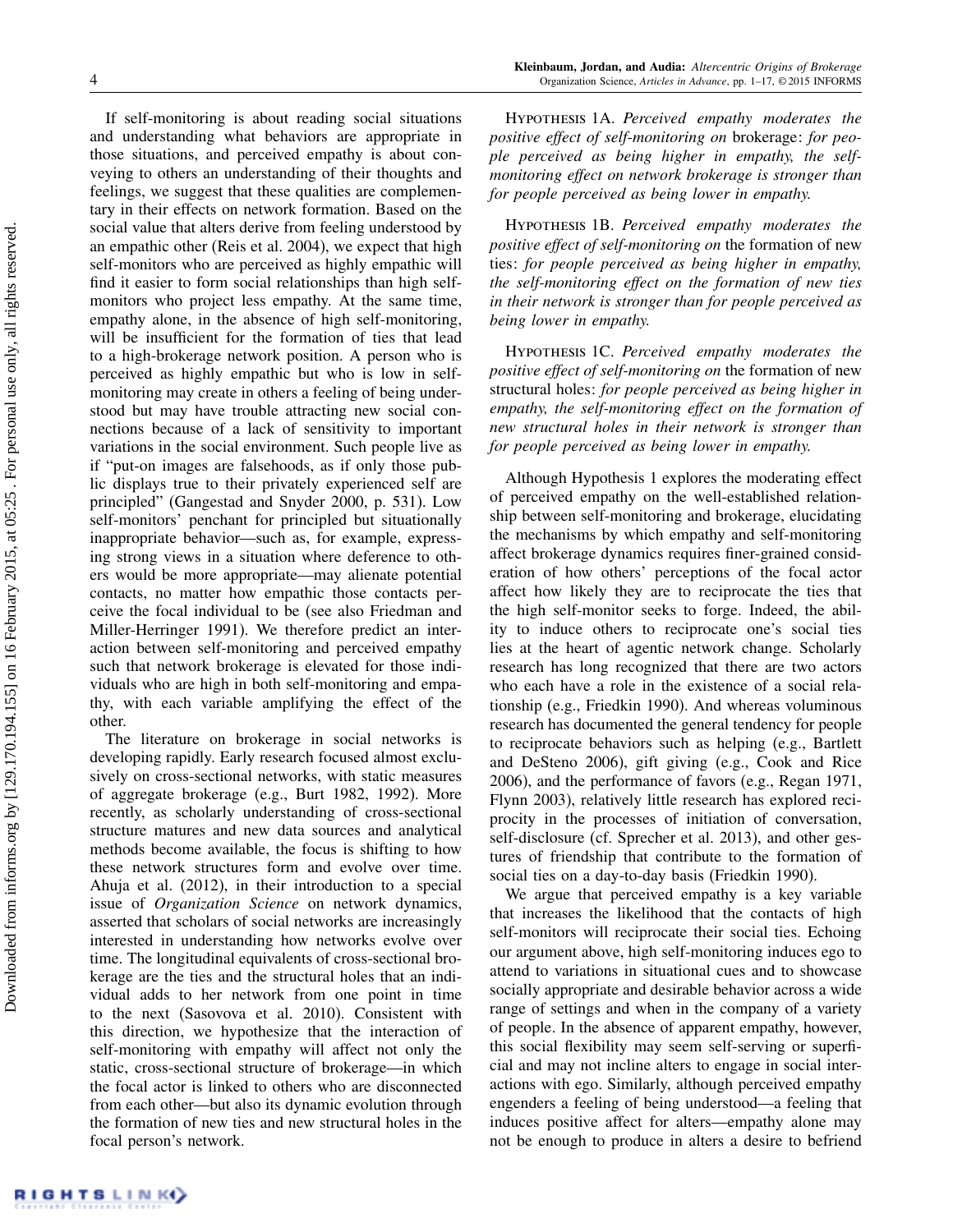ego, if ego lacks the social savvy of the high selfmonitor. As such, we argue that people high in both perceived empathy and self-monitoring will be most likely to have their social interactions reciprocated by others. This, we propose, is the theoretical engine that propels them into positions of brokerage in social networks.

Hypothesis 2. Perceived empathy moderates the positive effect of self-monitoring on reciprocity: for people perceived as being higher in empathy, the effect of self-monitoring on the likelihood that other people will reciprocate ties is greater than for people perceived as being lower in empathy.

To conclude our theory development, and given that the importance of perceived empathy for social interaction lies, in part, in the induction of positive affect and interpersonal attraction in alters, we underscore three primary reasons for our focus on perceived empathy, rather than other constructs that might lead to those outcomes. First, research on empathy offers compelling and generalizable arguments that rest on a considerable theoretical and empirical literature and that play an important role in explaining the creation and maintenance of social relationships (e.g., Davis 1994, Reis et al. 2004, Lun et al. 2008, Oishi et al. 2010), yet empathy has been conspicuously absent from the social networks literature. Second, our focus on perceived empathy—a fundamentally relational quality enables us to bring an altercentric perspective from social psychology into the analysis of network formation. And third, unlike some other variables that also influence interpersonal attraction and positive affect such as sociodemographic similarity (e.g., Byrne 1971, McPherson et al. 2001) or physical attractiveness (Dion et al. 1972)—understanding the effects of perceived empathy on social network formation may yield valuable practical implications for management training, since individuals can learn skills (such as effective listening) that enable them to convey greater empathy.

# Data and Methods

We tested these hypotheses about the role of perceived empathy in moderating the positive association between self-monitoring and network brokerage by examining the emergence of the socializing network among firstyear master of business administration (MBA) students. Although studies of MBA students may lack the external validity to generalize readily to other kinds of organizations, this limitation is counterbalanced by the fact that we are able to observe the network during its formative phase. Similar to Sasovova et al. (2010), we measured friendship networks because these networks represent connections that are entered into voluntarily through effortful social interactions (rather than being "given" to students via formal structural arrangements, such as study group assignments), because friendship networks influence professional success (e.g., Burt 1992, Ingram and Roberts 2000) and success in business school (Baldwin et al. 1997), and because friendship networks are particularly salient in our study population.

A new cohort of MBA students is a particularly apt setting in which to study the role of personality in shaping social networks for two reasons. First, few people know one another in advance. Unlike any going concern, an MBA cohort is constructed from scratch, with no prior history, few preexisting relationships, and little formal structure to shape or constrain the formation of social ties. Additionally, although instrumental reasons for forming ties undoubtedly emerge later (e.g., one person has prior work experience in an industry in which another would like to work), the earliest period is characterized by people who have just arrived in a new place seeking out stability and order in their social world. The network emerges largely from this blank slate. Those formal structures that do exist—section assignments and study groups—are randomly assigned and can be accounted for econometrically, leaving significant variance to be explained by intrapersonal factors, such as personality. As a result, this setting is well suited to examining the socioemotional dynamics of empathy and self-monitoring as they affect incipient social networks.

## Sample and Data Collection

Our sample included all 268 first-year MBA students (33% women, 57% white non-Hispanic, 60% U.S. citizens, mean age of 28.0 years) at a private East Coast university, who participated in this study as part of their required coursework in organizational behavior. Our analysis required collection of four different data sets. First, we collected online surveys of the emerging social network in the new cohort of MBA students at two points in time: first in late September, in the fourth week of classes and five weeks after students had arrived on campus for orientation (hereafter "time 1"); and again in early November, six weeks later (hereafter "time 2"). After following a link to the study website, students answered a question (adapted from Burt 1992, p. 123) that was designed to assess their position within the evolving first-year MBA social network: "Consider the people with whom you like to spend your free time. Since you arrived at [university name], who are the classmates you have been with most often for informal social activities, such as going out to lunch, dinner, drinks, films, visiting one another's homes, and so on?" Because of the large number of first-year students who had so recently met one another, we were concerned about the possibility of biased or incomplete recall (Brewer 2000). Consequently, we used a rosterbased name generator, with the roster displayed in one column per section of the MBA program and names listed alphabetically within each section. $3$  Respondents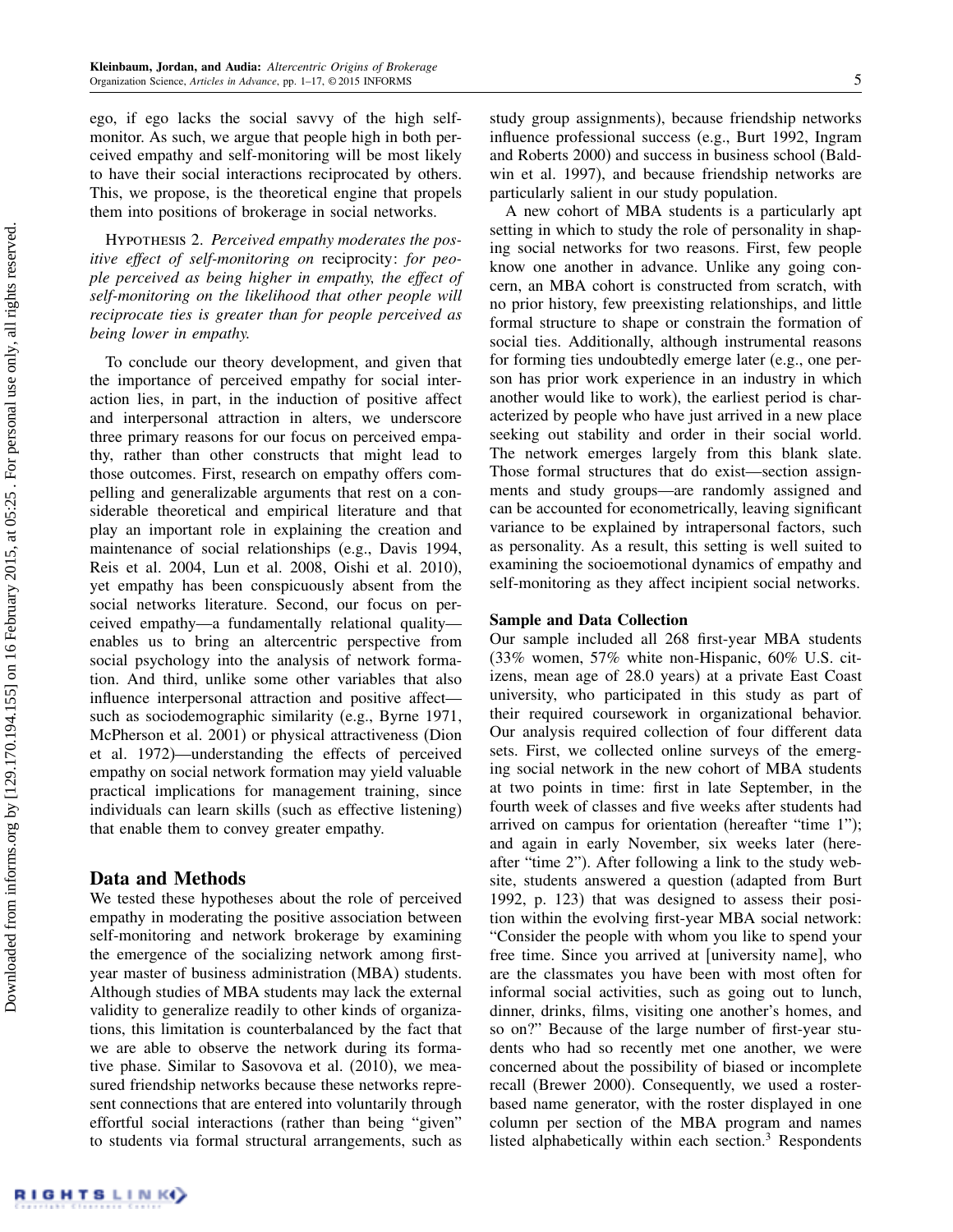indicated the presence of a social tie with a given person by checking the box next to that person's name. No upper limit was placed on the number of names that a respondent could check, but a minimum of two was required. The median respondent cited 18 social ties at time 1 and 22 at time 2. Both distributions had very long right tails (time 1: min = 2, max = 134,  $SD = 20.1$ ; time 2: min = 2, max = 188,  $SD = 29.3$ ). The overall increase in mean network size was expected during a period in which networks are actively being formed. The response rate was 100% in both surveys.

Second, we gathered data from a self-report scale to measure students' levels of self-monitoring. This instrument was administered during the fourth week of classes. Two students failed to complete this survey and were dropped from all analyses, yielding a final response rate of 99.3%. The number of incomplete observations is too small for any statistical analysis, and since there is nothing that clearly distinguishes these students in the observable data, we simply assume they were missing at random.

Third, in the seventh week of the term, students completed surveys in which they privately rated the empathy levels of peers in their study groups. Like many business schools, the institution we studied assigned each student in our sample to a study group through a stratified, quasi-random process that is designed to create diversity within each study group and relative parity of experience across study groups. Study groups were required to meet at least five days a week, often convening for several hours each day, throughout the period of our study. The first months of the fall term are perhaps the most academically intense period at the school we studied; within this cauldron, we believe that by the seventh week of the term, students had sufficient time to form meaningful impressions of the socioemotional qualities of their study group members. Study groups thus provide an excellent setting in which to gather peer evaluations of empathy. Each student's empathy was rated by at least three other students, with a modal number of five raters per student. The response rate for our peer-evaluated empathy scale was 100%. Since perceived empathy is reported by numerous study group members, there is the possibility that error terms in our regressions might be correlated because of the structure of peer evaluations of empathy within study groups, violating the regression assumption of independent errors. To account for this dependence, we adjust the standard errors in all models that include perceived empathy by clustering our estimates around study group assignment.

Finally, demographic information was provided by the school's registrar about students' gender, race, citizenship, age, class section, study group assignment, and residence status (on or off campus). All identifying information was removed, leaving these various data sets linked together only by anonymous student ID numbers.

## Measures and Models

Our outcome of interest was the emergence of brokerage in the social network, so we examined both the presence of brokerage in the cross-sectional networks and the emergence of brokerage longitudinally. We describe each of these analyses in turn.

Cross-Sectional Analysis. First, we examined the presence of brokerage in a static analysis using Burt's (1992) structural constraint measure. Actor i's structural constraint at time  $t$  is defined as

$$
Construct_{it} = \sum_{j=1}^{n} \left( P_{ijt} + \sum_{q=1}^{n} P_{iqt} P_{qjt} \right)^2,
$$

where  $P_{ijt}$  represents the proportion of actor *i*'s ties that comprise actor  $j$  in time  $t$ . The inner summation incorporates the indirect constraint imposed on each actor i by actor *j* through connections among actors  $q$  who interact with both  $i$  and  $j$ . We used the igraph package (Csárdi and Nepusz 2006) in the R statistical computing environment (R Core Team 2013) to calculate constraint. The dependent variable in our cross-sectional models is *Brokerage*<sub>it</sub> =  $(Constant_{it})^{-1/2}$ . This monotonic transformation introduces no bias to estimation and eliminates skewness ( $p > 0.35$ , indicating no significant deviation from normal in the transformed variable; see D'Agostino et al. 1990), thereby improving model fit. Additionally, the negative sign in the exponent results in a direct measure, rather than an inverse measure, of brokerage, which facilitates an intuitive interpretation of results. In our static models of brokerage, we estimated models using ordinary least squares regression. To conserve space, we report time 2 results, but identical results obtain in time 1.

Dynamic Analysis. Second, to further elucidate the interplay between perceived empathy and selfmonitoring in the dynamic emergence of network structure, we follow Sasovova et al. (2010) in estimating a series of models that examine changes in the network from time 1 to time 2. We define two different dependent variables in these analyses, Ties Added and Structural Holes Added.

Ties Added is the count of inward ties that the focal actor possesses at time 2, but not at time 1. Because Ties Added is based on inward ties, or citations to the focal person by others in their survey responses, it relies only on the reports of others, which are likely to be more reliable than self-reports by the focal actor (Sasovova et al. 2010). Structural Holes Added is the count of structural holes that the focal actor possesses at time 2, but not at time 1. By "structural holes," we mean the number of triads in which the focal actor is cited by two alters who do not cite each other.<sup>4</sup>

Our measures of social ties and structural holes added are count variables, so models are estimated using Poisson quasi-maximum likelihood. Because Poisson is in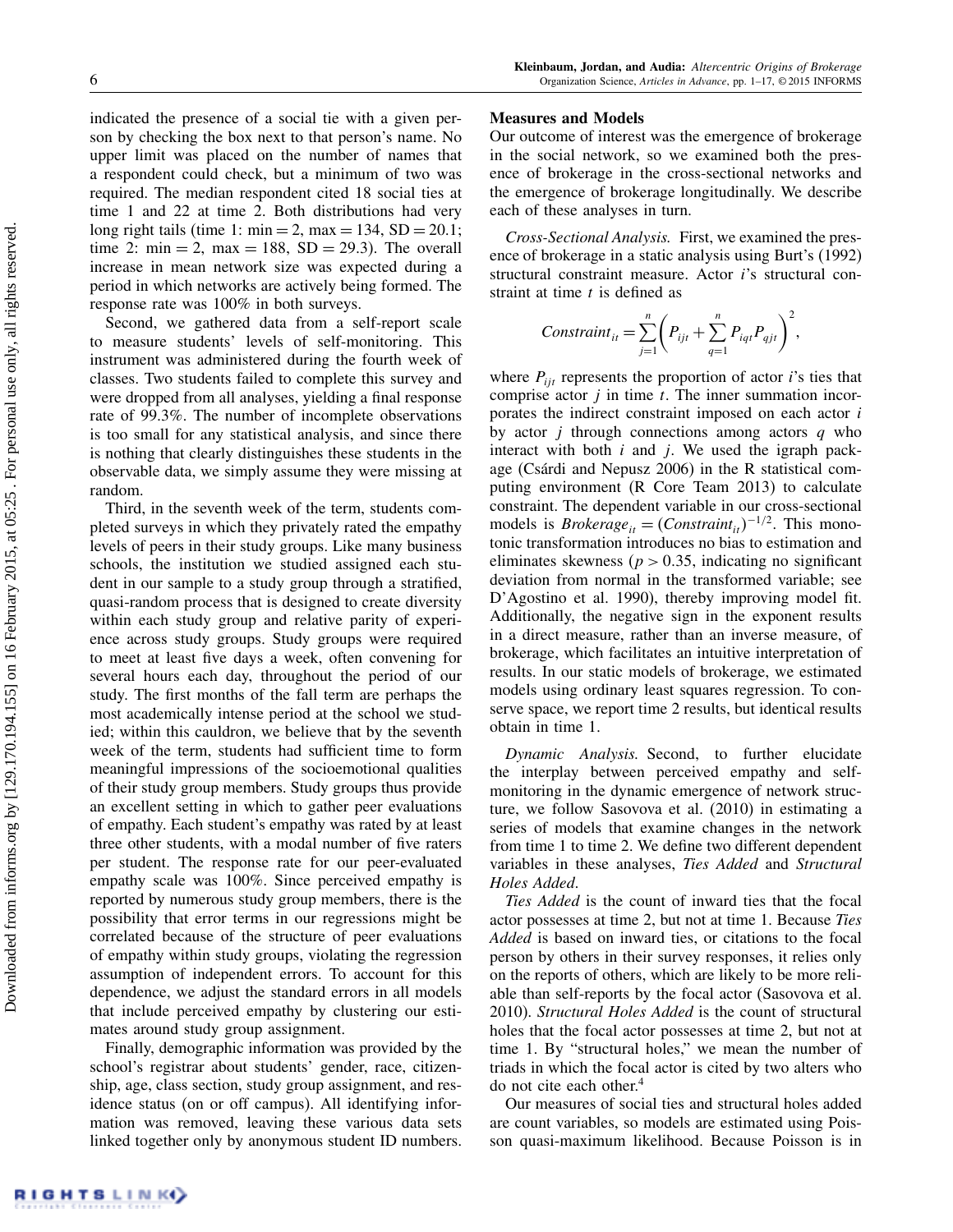the linear exponential family, the conditional mean of the data is assumed to be correctly specified, but no assumptions about the distribution of the data are required to generate consistent coefficient estimates. Specifically, unlike maximum likelihood, quasi-maximum likelihood Poisson estimation does not assume that the data are distributed with the mean equal to the variance of the event count (Gouriéroux et al. 1984, Wooldridge 1997, Silva and Tenreyro 2006).

Self-monitoring: To measure self-monitoring, we used Snyder and Gangestad's (1986) 18-item self-report scale that requires participants to label statements about themselves as either true or false. This revised scale is psychometrically superior to Snyder's (1974) original 25-item self-monitoring scale (Lennox and Wolfe 1984). Sample items include "In different situations and with different people, I often act like very different persons"; "I would not change my opinions (or the way I do things) in order to please someone or win their favor" (reverse scored); and "I would probably make a good actor." Reliability for the self-monitoring scale was acceptable in our sample (Cronbach's  $\alpha = 0.73$ ). Finally, we normalized each individual's self-monitoring score by subtracting the global minimum self-monitoring score and dividing by the range in self-monitoring scores; the resulting normalized variable had a minimum of 0 and a maximum of 1 by construction (mean  $= 0.49$ , SD  $= 0.22$ ).

To gain a deeper understanding of the composition of the self-monitoring scale, we performed a principal components analysis with an oblique rotation (promax), which allows the components to correlate with each other. The scree plot revealed a sharp drop-off after two components (component 1 eigenvalue  $= 3.46, 19.2\%$ of variance explained; component 2 eigenvalue  $= 1.86$ , 29.5% cumulative variance explained). Examining the loadings of the first six components, only these first two components were interpretable in terms of prior theory and empirical research, so we retained only these components. Using the same 0.30 factor loading criterion, the results of our analysis correspond closely to those of Briggs and Cheek (1988), who termed the two components of self-monitoring "public performing" and "otherdirectedness."

Perceived empathy: Consistent with our altercentric theoretical approach, we measured perceptions of empathy using peer ratings of participants' behaviors. Because we were interested in measuring others' perceptions of ego's tendency to show understanding of others' thoughts and feelings, and not in perceptions of ego's tendency to actually feel the same emotions that others are feeling or to feel sympathy for others in distress, our research falls within the "cognitive" tradition of empathy research (e.g., Hogan 1969; see also the perspectivetaking subscale in Davis 1980) rather than the "emotional" tradition (e.g., Mehrabian and Epstein 1972; see

also the empathic concern and personal distress subscales in Davis 1980). Cognitive measures of empathy seek to capture understanding of another person's thoughts and feelings. They are characterized in the literature on empathy as cognitive because the focus is on understanding another person, and they are not concerned with measuring the tendency to respond emotionally to the experiences of others. Incidentally, although our construct of interest is the perceptions of empathy and not empathic accuracy per se, research indicates that others' perceptions are likely to be good indicators of ego's objective accuracy in understanding others. That is, studies have found that aggregated peer ratings of empathy are reliably correlated with objective accuracy in identifying others' thoughts and emotional states, whereas self-ratings of empathy or perspectivetaking tendencies have little relationship with empathic accuracy (Davis and Kraus 1997). More generally, in two large meta-analyses, observer ratings of personality predicted important outcomes such as academic achievement and job performance better than self-ratings did (Connelly and Ones 2010, Oh et al. 2011).

We used the empathy scale of the Emotional and Social Competencies Inventory (ESCI; see Wolff 2005), a multirater 360-degree instrument. The ESCI was developed based on a theoretical model of emotional and social competencies (Boyatzis 1982, 2009) and has been used in previous research (e.g., Kellett et al. 2002, Offermann et al. 2004, Koman and Wolff 2008, Margaret and Diana 2008). The items composing the empathy scale asked peers (in our case, all members of one's study group) to indicate the frequency with which the focal actor exhibited five different behaviors reflecting empathy, on a scale from 1 (never) to 5 (consistently): "Understands another person's motivation," "Understands others by listening attentively," "Does not understand subtle feelings of others" (reverse scored), "Understands others by putting self into others' shoes," and "Understands others' perspectives when they are different from own perspective." Averaging across peer ratings for each item for each participant, internal consistency for the perceived empathy scale was excellent in our sample (Cronbach's  $\alpha = 0.90$ ). Rater consensus (or interrater reliability) when averaging across items (average intraclass correlation coefficient  $= 0.58$ ) compared favorably to other studies of observer ratings of personality (e.g., John and Robins 1993, Funder et al. 1995). As with the self-monitoring variable, we normalized each individual's perceived empathy score by subtracting the global minimum empathy score and dividing by the range in perceived empathy scores; the resulting normalized variable had a minimum of 0 and a maximum of 1 by construction (mean  $= 0.59$ , SD  $= 0.16$ ).

Control variables: To account for demographic differences that may affect social network structure, we included in our models the participants' gender and a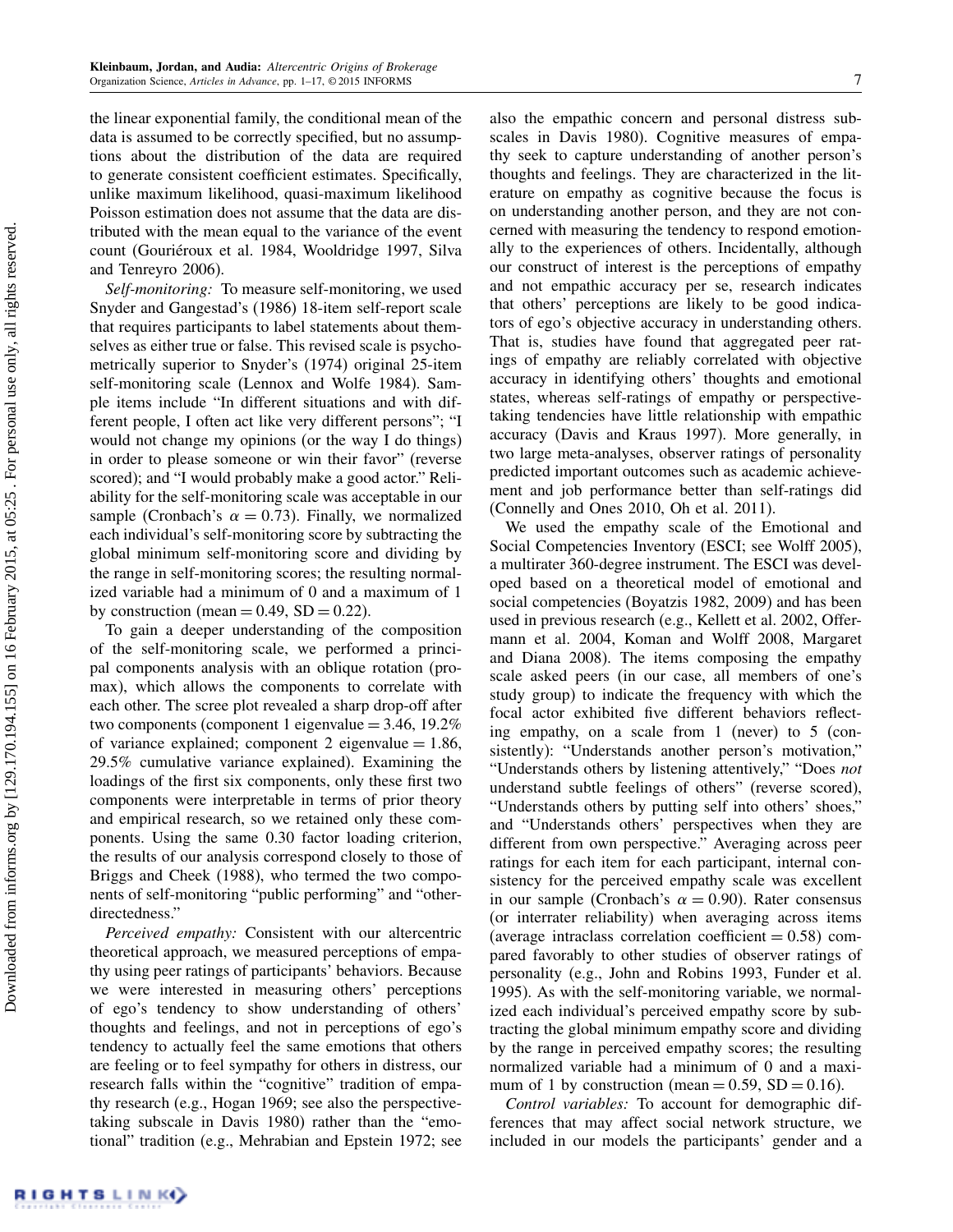binary indicator of whether they belonged to the majority racial group, white non-Hispanic. We also included a binary indicator for whether the focal actor was a U.S. citizen, because international student status was believed to play a significant role in socializing patterns among MBA students. For both racial and citizenship groups, we tested the robustness of our results using alternative specifications; we report the most parsimonious approach here and note that results for alternative specifications were substantively identical. We included a dummy variable for on-campus residence, another plausible determinant of social interactions (Festinger et al. 1950, Marmaros and Sacerdote 2006), as well as a binary indicator of whether the person was older than 30 to account for the possibility that older students tend to engage in different socializing patterns than younger students. Finally, we controlled for each student's section assignment, in case interaction patterns differed by section.

Dyad-Level Analysis. We test Hypothesis 2 using dyad-level models of tie formation at time 2, conditional on the state of the tie at time 1. Dyad-level models include individual-level variables describing the focal actor, including the self-monitoring and perceived empathy scores and their interaction, as well as the control variables described above. Additionally, dyadlevel covariates are included to indicate whether the two dyad members are in the same section and study group, whether they both live on campus, and whether they belong to the same gender group. The dependent variable in our dyad-level analyses is a binary indicator of the presence of a tie between two specific individuals, so models are estimated using logistic regression.

Of course, estimation of dyad-level network models is complicated by the fact that each individual in the data set participates in multiple different dyads, which are consequently not independent of one another. That is,  $Y_{ijt}$  may be correlated with  $Y_{ikt}$  to the extent that unobservable attributes of person  $i$  affect both dyadic observations. Additionally,  $Y_{ijt}$  may be correlated with  $Y_{jit}$  because of unobservable attributes of the dyad. Consequently, conventional estimation approaches will underestimate standard errors and could falsely report results as significant (Kenny et al. 2006). We address this problem empirically by estimating models with standard errors that are simultaneously clustered on both members of the dyad individually and on the undirected dyad itself. Furthermore, since our peer-reported measure of perceived empathy requires that standard errors also be clustered around the focal person's study group, our dyad models employ a four-way clustering of standard errors around the focal individual, her study group, the other member of the dyad, and the dyad itself. This approach—developed conceptually by Cameron et al. (2011) and implemented for Stata in clus\_nway.ado (Kleinbaum et al. 2013)—is functionally similar to other approaches to dealing with dyadic dependence, such as the bootstrap-like resampling approach of the quadratic assignment procedure (QAP) for logistic or linear regression or the use of exponential random graph models (ERGMs) (Cameron et al. 2011). For robustness, models were alternatively specified using logistic and linear multiple regression, with quadratic assignment procedure adjustments to standard errors (LR-QAP and MR-QAP, respectively) and using exponential random graph models; because all these approaches account for the nonindependence of observations and because results were substantively identical across all specifications, we included the results of the multiway clustering approach, which are more readily interpretable. Results of alternative specifications are available in the online supplement (available as supplemental material at http://dx.doi.org/ 10.1287/orsc.2014.0961).

## **Results**

Descriptive statistics and a correlation matrix appear in Table 1; several network statistics are included for descriptive purposes, even though they are not used in other analyses.<sup>5</sup> Table 2 presents the results of regression models of cross-sectional brokerage in the time 2 network on demographic and dispositional covariates; time 1 results were substantively identical. In the baseline results in Model 1, we found no differences in brokerage by gender, race, or citizenship status. We also found no differences across sections (coefficients not shown). On-campus residence and being age 30 or younger were both associated with higher levels of brokerage ( $p < 0.05$ ). In Model 2, we added to our baseline model a covariate for self-monitoring, and consistent with the prior literature (e.g., Mehra et al. 2001, Oh and Kilduff 2008, Sasovova et al. 2010), we found a positive, significant ( $p < 0.002$ ) effect of self-monitoring on brokerage. In Model 3, we added a covariate to the baseline model to capture the main effect of perceived empathy and found the effect to be positive but not statistically significant ( $p > 0.20$ ). In Model 4, we entered both self-monitoring and perceived empathy covariates into a regression model together. Results directly paralleled the independent effects of self-monitoring in Model 2 and of perceived empathy in Model 3: perceived empathy had no significant main effect on brokerage, but the effect of self-monitoring remained positive and significant. Thus, results from the prior literature—the main effect of selfmonitoring on brokerage—are robust to the main effect of perceived empathy.

In Model 5, we find support for Hypothesis 1A. The results indicate a positive, significant interaction between self-monitoring and perceived empathy ( $p < 0.02$ ) in their effect on brokerage in the cross section, consistent with a moderating effect. Although we did not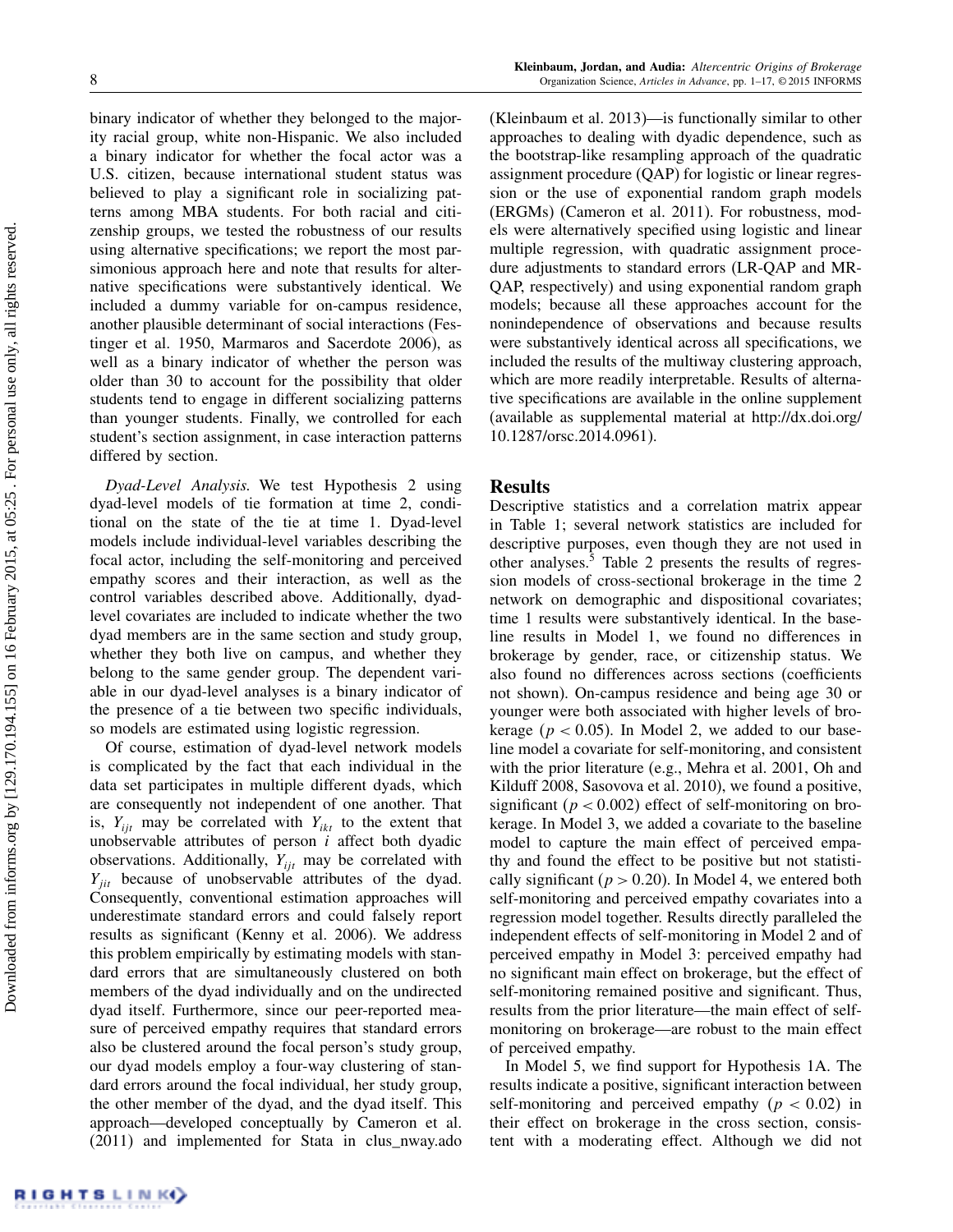| Table 1 Descriptive Statistics of Individual-Level Variab |             |             |               | les, Including Means, Standard Deviations, and An Intercorrelation Matrix |                         |               |                                                        |                |                              |                |   |      |                                        |                                |                                                                      |      |
|-----------------------------------------------------------|-------------|-------------|---------------|---------------------------------------------------------------------------|-------------------------|---------------|--------------------------------------------------------|----------------|------------------------------|----------------|---|------|----------------------------------------|--------------------------------|----------------------------------------------------------------------|------|
| Variable                                                  | Mean        | 9           | $\widehat{E}$ | $\widehat{\varrho}$                                                       | $\widehat{\mathcal{E}}$ | $\widehat{E}$ | 0                                                      | $\circledcirc$ | $\left( \overline{C}\right)$ | $\circledcirc$ | ම | (10) | $\begin{pmatrix} 1 \\ 1 \end{pmatrix}$ | (12)                           | (13)                                                                 | (14) |
| 1) Self-Monitorina                                        | 0.49        | 0.22        |               |                                                                           |                         |               |                                                        |                |                              |                |   |      |                                        |                                |                                                                      |      |
| (2) Perceived Empathy                                     | 0.59        | 0.16        |               |                                                                           |                         |               |                                                        |                |                              |                |   |      |                                        |                                |                                                                      |      |
| $(3)$ Female                                              | 0.33        | 0.47        |               |                                                                           |                         |               |                                                        |                |                              |                |   |      |                                        |                                |                                                                      |      |
|                                                           | -51<br>0.51 | 0.50        |               |                                                                           |                         |               |                                                        |                |                              |                |   |      |                                        |                                |                                                                      |      |
| (4) On-Campus Residence<br>(5) U.S. Citizen               | 0.60        | 0.49        |               |                                                                           |                         |               |                                                        |                |                              |                |   |      |                                        |                                |                                                                      |      |
| $(6)$ Age $\leq$ 30                                       | 0.85        | 0.36        |               |                                                                           |                         |               |                                                        |                |                              |                |   |      |                                        |                                |                                                                      |      |
| 7) White                                                  | 0.57        | <b>C3.0</b> |               |                                                                           |                         |               | = * * * * 000 * * * * *<br>- * * * 000 * * 000 * * * * |                |                              |                |   |      |                                        |                                |                                                                      |      |
| $(8)$ In-degree (time 2)                                  | 30.8        | 4.2         |               |                                                                           |                         |               |                                                        |                |                              |                |   |      |                                        |                                |                                                                      |      |
| $(9)$ Out-degree (time 2)                                 | 30.8        | 29.3        |               |                                                                           |                         |               |                                                        |                |                              |                |   |      |                                        |                                |                                                                      |      |
| (10) Reciprocity (time 2)                                 | 0.58        | 0.22        |               |                                                                           |                         |               |                                                        |                |                              |                |   |      |                                        |                                |                                                                      |      |
| (11) Brokerage (time 2)                                   | 4.69        | 0.88        |               |                                                                           |                         |               |                                                        |                |                              |                |   |      |                                        |                                |                                                                      |      |
| (12) Inward Ties Added                                    | 15.84       | 7.56        |               |                                                                           |                         |               |                                                        |                |                              |                |   |      |                                        |                                |                                                                      |      |
| (13) Reciprocal Ties Added                                | 7.95        | 6.69        |               |                                                                           |                         |               |                                                        |                |                              |                |   |      | - ซ้ำ * ซ้ำ<br>0.000<br>0.000          | $-5.8$<br>5.00<br>5.00<br>5.00 |                                                                      |      |
| (14) Inward Structural Holes Added                        | 499.1       | 515.7       |               |                                                                           |                         |               |                                                        |                |                              |                |   |      |                                        |                                | $ \overset{\ast}{\phantom{0}}\phantom{0}5\overset{\ast}{0}$<br>O.O.O |      |
| (15) Reciprocal Structural Holes Added                    | 195.0       | 323.8       |               |                                                                           |                         |               |                                                        |                |                              |                |   |      |                                        |                                |                                                                      | 0.61 |
|                                                           |             |             |               |                                                                           |                         |               |                                                        |                |                              |                |   |      |                                        |                                |                                                                      |      |

 $P < 0.05$ 

theorize an interaction at the level of the factors of self-monitoring, we note that the interaction effect is captured by the "public performing" component of selfmonitoring and not the "other-directedness" component (results not shown). The public performing component of self-monitoring is highly correlated with extraversion (John et al. 1996) and is characterized by items such as "I have considered being an entertainer." A person high in public performing may thus risk being seen as selfabsorbed and not genuinely interested in understanding others. Our interaction result is therefore consistent with our hypothesized mechanism because those selfmonitors who are high in public performing are precisely the people at risk of failing to forge meaningful connections with others if others view them as lacking in empathy.<sup>6</sup>

We took numerous steps to further understand this interaction. First, we split our sample at the median value of perceived empathy, then reran Model 2 (i.e., regressions of self-monitoring and control variables, but not perceived empathy or its interaction with self-monitoring) on the separate subsamples. In the high-empathy subsample, results were similar to those reported in Model 2 of Table 2, except that the coefficient on self-monitoring is more than 50% larger ( $\beta$  = 1.50,  $p < 0.001$ ). In the low-empathy subsample, the self-monitoring effect is statistically insignificant ( $p >$  $0.25$ ). Second, to further unpack the interaction effect, we estimated marginal effects of the self-monitoring coefficient in Model 5. When perceived empathy was held constant at any value below the sample median, self-monitoring had no significant effect on brokerage. The self-monitoring effect on brokerage became statistically significant at the 0.05 level when perceived empathy was held constant at 0.5, approximately onehalf standard deviation below its mean value. When perceived empathy was held constant at the 75th percentile value in our sample, the self-monitoring effect was large ( $\beta$  = 1.46) and highly statistically significant  $(p < 0.001)$ . In contrast, at extremely low values of perceived empathy, the self-monitoring effect on brokerage was negative, although statistically insignificant. These tests not only provide robust support for the hypothesis that the self-monitoring effect on brokerage in the cross section is moderated by others' perception of the focal person's empathy; they also suggest that perceived empathy may be a necessary condition for brokerage in high self-monitors.

To gain a deeper understanding of the possible mechanisms underlying this moderating effect, we examine the dynamic microfoundations of brokerage—the formation of ties and of structural holes. We model the formation and dissolution of ties between time 1 and time 2 as a function of self-monitoring, perceptions of empathy, their interaction, and control variables. In Table 3, we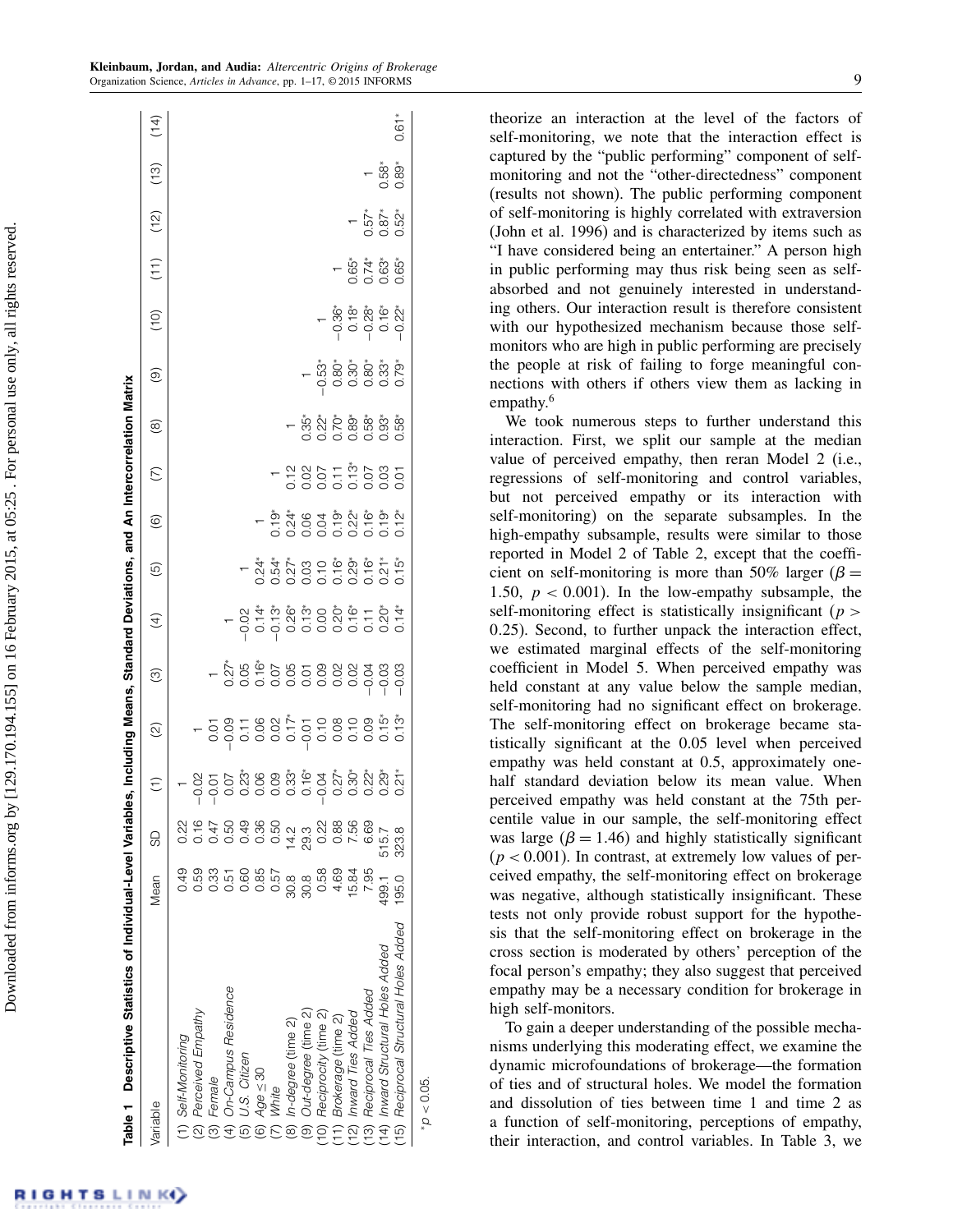| Variable                            | Model 1      | Model 2               | Model 3          | Model 4                 | Model 5                |
|-------------------------------------|--------------|-----------------------|------------------|-------------------------|------------------------|
| Self-Monitoring                     |              | 0.935<br>$(0.259)$ ** |                  | 0.950<br>$(0.266)$ **   | $-1.404$<br>(1.010)    |
| Perceived Empathy                   |              |                       | 0.466<br>(0.399) | 0.499<br>(0.404)        | $-1.719$<br>(1.052)    |
| Self-Monitoring x Perceived Empathy |              |                       |                  |                         | 4.142<br>$(1.562)^*$   |
| Female                              | $-0.129$     | $-0.122$              | $-0.133$         | $-0.125$                | $-0.088$               |
|                                     | (0.127)      | (0.124)               | (0.128)          | (0.124)                 | (0.120)                |
| On-Campus Residence                 | 0.376        | 0.335                 | 0.394            | 0.354                   | 0.344                  |
|                                     | $(0.105)$ ** | $(0.106)$ **          | $(0.106)$ **     | $(0.106)$ **            | $(0.099)$ **           |
| U.S. Citizen                        | 0.193        | 0.076                 | 0.173            | 0.053                   | 0.035                  |
|                                     | (0.170)      | (0.160)               | (0.165)          | (0.155)                 | (0.159)                |
| $Age \leq 30$                       | 0.314        | 0.323                 | 0.300            | 0.309                   | 0.298                  |
|                                     | $(0.169)^+$  | $(0.171)^{+}$         | $(0.165)^+$      | $(0.166)^+$             | $(0.164)$ <sup>+</sup> |
| White                               | 0.098        | 0.121                 | 0.109            | 0.133                   | 0.150                  |
|                                     | (0.147)      | (0.145)               | (0.146)          | (0.144)                 | (0.148)                |
| Constant                            | 4.140        | 3.738                 | 3.857            | 3.427                   | 4.689                  |
|                                     | $(0.189)$ ** | $(0.235)$ **          | $(0.356)$ **     | $(0.414)$ <sup>**</sup> | $(0.730)$ **           |
| Observations                        | 268          | 266                   | 268              | 266                     | 266                    |
| R-squared                           | 0.10         | 0.14                  | 0.10             | 0.15                    | 0.18                   |

Table 2 Regression Models of Brokerage at the Individual Level in the Time 2 Network

Notes. Substantively identical results obtain in a cross-sectional analysis of the time 1 network. Cluster-robust standard errors are in parentheses. Section dummies are included but are not significant.

 $+p < 0.10$ ; \* $p < 0.05$ ; \*\* $p < 0.01$ .

present the results of individual-level regression models of network change. In Models 6–8, the dependent variable is the count of the number of new inward<sup>7</sup> ties

added during the interval between time 1 and time 2; Models 9–11 consider the number of structural holes added during the same interval. Importantly, our models

Table 3 Individual-Level Poisson Quasi-Maximum Likelihood Regression Models of the Number of Ties and Structural Holes Added from Time 1 to Time 2

| DV:                              |               | <b>Inward Ties Added</b> |                      |                        | Inward Structural Holes Added |                        |
|----------------------------------|---------------|--------------------------|----------------------|------------------------|-------------------------------|------------------------|
| Variable                         | Model 6       | Model 7                  | Model 8              | Model 9                | Model 10                      | Model 11               |
| Self-Monitoring                  | 0.505         | 0.515                    | $-0.227$             | 1.132                  | 1.162                         | $-0.437$               |
|                                  | $(0.131)$ **  | $(0.134)$ **             | (0.402)              | $(0.288)$ **           | $(0.299)$ **                  | (0.899)                |
| Perceived Empathy                |               | 0.259<br>$(0.147)^+$     | $-0.468$<br>(0.359)  |                        | 0.870<br>$(0.300)$ **         | $-0.735$<br>(0.822)    |
| Self-Monitoring $\times$ Empathy |               |                          | 1.286<br>$(0.624)$ * |                        |                               | 2.698<br>$(1.353)^{*}$ |
| Female                           | $-0.039$      | $-0.041$                 | $-0.031$             | $-0.197$               | $-0.200$                      | $-0.181$               |
|                                  | (0.066)       | (0.067)                  | (0.065)              | (0.124)                | (0.126)                       | (0.122)                |
| On-Campus Residence              | 0.120         | 0.129                    | 0.127                | 0.344                  | 0.370                         | 0.373                  |
|                                  | $(0.053)^{*}$ | $(0.055)^*$              | $(0.053)^{*}$        | $(0.110)$ **           | $(0.116)$ **                  | $(0.113)$ **           |
| U.S. Citizen                     | 0.211         | 0.197                    | 0.192                | 0.370                  | 0.317                         | 0.306                  |
|                                  | $(0.079)$ **  | $(0.077)*$               | $(0.078)*$           | $(0.168)$ <sup>*</sup> | $(0.153)*$                    | $(0.152)*$             |
| $Age \leq 30$                    | 0.244         | 0.238                    | 0.233                | 0.610                  | 0.580                         | 0.563                  |
|                                  | $(0.104)^*$   | $(0.100)*$               | $(0.098)^*$          | $(0.226)$ **           | $(0.209)$ **                  | $(0.202)$ **           |
| White                            | $-0.009$      | 0.000                    | 0.006                | $-0.149$               | $-0.109$                      | $-0.095$               |
|                                  | (0.071)       | (0.069)                  | (0.072)              | (0.157)                | (0.149)                       | (0.150)                |
| Constant                         | 2.113         | 1.949                    | 2.369                | 4.777                  | 4.221                         | 5.175                  |
|                                  | $(0.105)$ **  | $(0.136)$ **             | $(0.217)$ **         | $(0.251)$ **           | $(0.320)$ **                  | $(0.534)$ **           |
| Observations                     | 266           | 266                      | 266                  | 266                    | 266                           | 266                    |

Notes. Cluster-robust standard errors are in parentheses. Section dummies are included but are not significant. DV, dependent variable.

 $^{+}p$  < 0.10;  $^{*}p$  < 0.05;  $^{**}p$  < 0.01.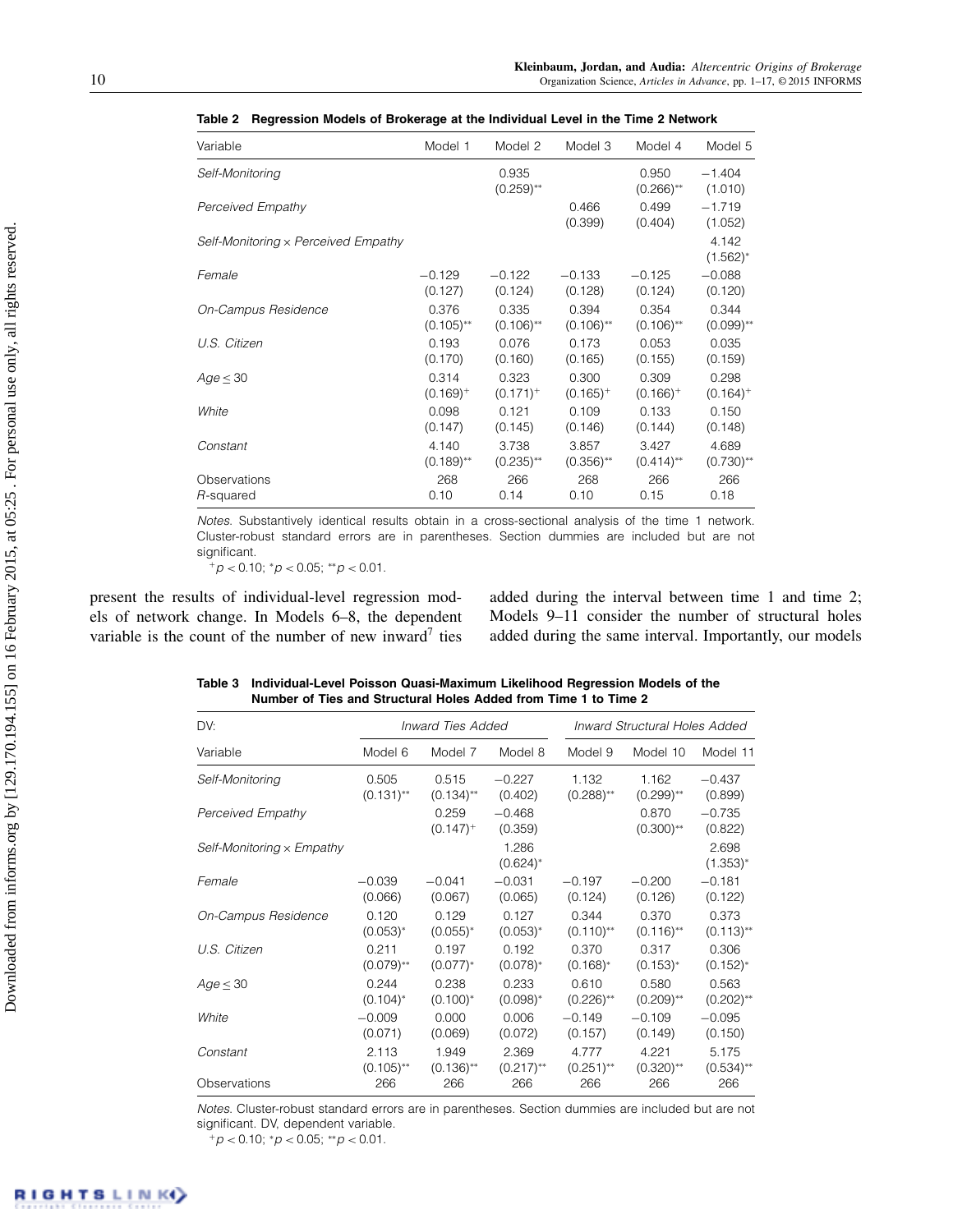of ties and holes added rely on the reports of other people, not on the reports of the focal individual.

Models 6 and 9 indicate that high self-monitors experience a higher rate of network churn than low selfmonitors, consistent with the findings of Sasovova et al. (2010): they form both new ties and new structural holes more rapidly than do low self-monitors. In Models 7 and 10, we add in the main effect of perceived empathy and obtain two interesting results. First, the main effects of self-monitoring on the formation of both ties and structural holes are unaffected by the addition of empathy to the models. Second, the main effect of perceived empathy on tie formation (Model 2) is weak and marginally significant ( $\beta = 0.259$ ,  $p < 0.10$ ). Taken together, Models 7 and 10 suggest that perceived empathy may have some main effect on the augmentation of one's network.<sup>8</sup> Finally, in Models 8 and 11, we introduce the interaction between self-monitoring and empathy. Results indicate that the interaction is positive

and significant on the addition of both ties (Model 3;  $p < 0.05$ ) and structural holes (Model 6;  $p < 0.051$ ): similar to the cross-sectional results of Table 2, the evidence marshaled in Table 3 shows that high selfmonitors experience greater network churn than low self-monitors but that empathic high self-monitors augment their networks at a faster rate than high selfmonitors perceived as low in empathy. The results in Models 8 and 11 thus support Hypotheses 1B and 1C, respectively.

In Hypothesis 2, we argued that a mechanism by which empathy moderates the effect of self-monitoring on brokerage lies in the greater ability of high-empathy people than of low-empathy people to induce others to reciprocate social ties. To test this hypothesis, we estimated dyad-level logit models of tie formation by time 2, conditional on the dyadic relation at time 1. Across all the models in Table 4, our dependent variable is a binary indicator for whether the other member of the dyad

|  | Table 4 Dyad-Level Logistic Regression Models of Reciprocity Over Time |  |  |  |
|--|------------------------------------------------------------------------|--|--|--|
|--|------------------------------------------------------------------------|--|--|--|

| Subset:                             |               | No time 1 tie        |                        | Time 1 tie outward only |                        |                     |  |
|-------------------------------------|---------------|----------------------|------------------------|-------------------------|------------------------|---------------------|--|
| Variable                            | Model 12      | Model 13             | Model 14               | Model 15                | Model 16               | Model 17            |  |
| Self-Monitoring                     | 0.715         | 0.730                | $-0.491$               | $-0.236$                | $-0.225$               | $-1.430$            |  |
|                                     | $(0.153)$ **  | $(0.151)$ **         | (0.373)                | (0.282)                 | (0.289)                | $(0.633)*$          |  |
| Perceived Empathy                   |               | 0.478<br>$(0.190)^*$ | $-0.707$<br>$(0.338)*$ |                         | 0.337<br>(0.355)       | $-0.834$<br>(0.689) |  |
| Self-Monitoring x Perceived Empathy |               |                      | 2.100<br>$(0.611)$ **  |                         |                        | 2.155<br>$(0.995)*$ |  |
| Female                              | 0.066         | 0.061                | 0.078                  | 0.114                   | 0.120                  | 0.140               |  |
|                                     | (0.096)       | (0.095)              | (0.092)                | (0.121)                 | (0.121)                | (0.123)             |  |
| On-Campus Residence                 | $-0.040$      | $-0.022$             | $-0.024$               | $-0.297$                | $-0.296$               | $-0.289$            |  |
|                                     | (0.139)       | (0.143)              | (0.140)                | $(0.171)^+$             | $(0.174)$ <sup>+</sup> | $(0.173)^{+}$       |  |
| U.S. Citizen                        | 0.215         | 0.194                | 0.187                  | 0.426                   | 0.396                  | 0.373               |  |
|                                     | $(0.108)^{*}$ | $(0.105)^+$          | $(0.105)^+$            | $(0.131)$ **            | $(0.132)$ **           | $(0.127)$ **        |  |
| $Age \leq 30$                       | 0.293         | 0.281                | 0.274                  | $-0.247$                | $-0.240$               | $-0.225$            |  |
|                                     | $(0.123)^{*}$ | $(0.117)^*$          | $(0.115)^*$            | $(0.113)*$              | $(0.110)*$             | $(0.109)*$          |  |
| White                               | 0.042         | 0.054                | 0.063                  | 0.057                   | 0.080                  | 0.089               |  |
|                                     | (0.090)       | (0.088)              | (0.087)                | (0.135)                 | (0.137)                | (0.135)             |  |
| Same Section                        | 0.740         | 0.740                | 0.741                  | 0.064                   | 0.062                  | 0.061               |  |
|                                     | $(0.044)$ **  | $(0.044)$ **         | $(0.044)$ **           | (0.095)                 | (0.095)                | (0.096)             |  |
| Same Study Group                    | 1.590         | 1.600                | 1.598                  | 0.459                   | 0.465                  | 0.478               |  |
|                                     | $(0.197)$ **  | $(0.197)$ **         | $(0.197)$ **           | $(0.166)$ **            | $(0.164)$ **           | $(0.163)$ **        |  |
| Both on Campus                      | 0.350         | 0.350                | 0.350                  | 0.105                   | 0.112                  | 0.111               |  |
|                                     | $(0.212)^{+}$ | $(0.212)^{+}$        | $(0.212)^{+}$          | (0.208)                 | (0.209)                | (0.209)             |  |
| Same Gender                         | 0.312         | 0.312                | 0.313                  | 0.212                   | 0.211                  | 0.212               |  |
|                                     | $(0.085)$ **  | $(0.085)$ **         | $(0.085)$ **           | $(0.105)*$              | $(0.105)*$             | $(0.105)*$          |  |
| Constant                            | $-4.456$      | $-4.762$             | $-4.074$               | $-1.371$                | $-1.587$               | $-0.964$            |  |
|                                     | $(0.225)$ **  | $(0.264)$ **         | $(0.277)$ **           | $(0.248)$ **            | $(0.329)$ **           | $(0.451)^*$         |  |
| Observations                        | 61,180        | 61,180               | 61,180                 | 3,192                   | 3,192                  | 3,192               |  |

Notes. Models 12–14 show the effects of self-monitoring and empathy on the formation of new ties by including in the model only those dyads in which both dyad members report no tie at time 1; the dependent variable is a binary indicator of whether the other person cites the focal person at time 2. In Models 15–17, observations were included when the focal actor reported a tie to the particular contact at time 1 but that tie was not reciprocated at time 1; the models show the role of self-monitoring and empathy in inducing reciprocity by time 2. Four-way, cluster-robust standard errors are in parentheses. Section dummies are included but are not significant.

 $p + p < 0.10$ ;  $p < 0.05$ ; \*\* $p < 0.01$ .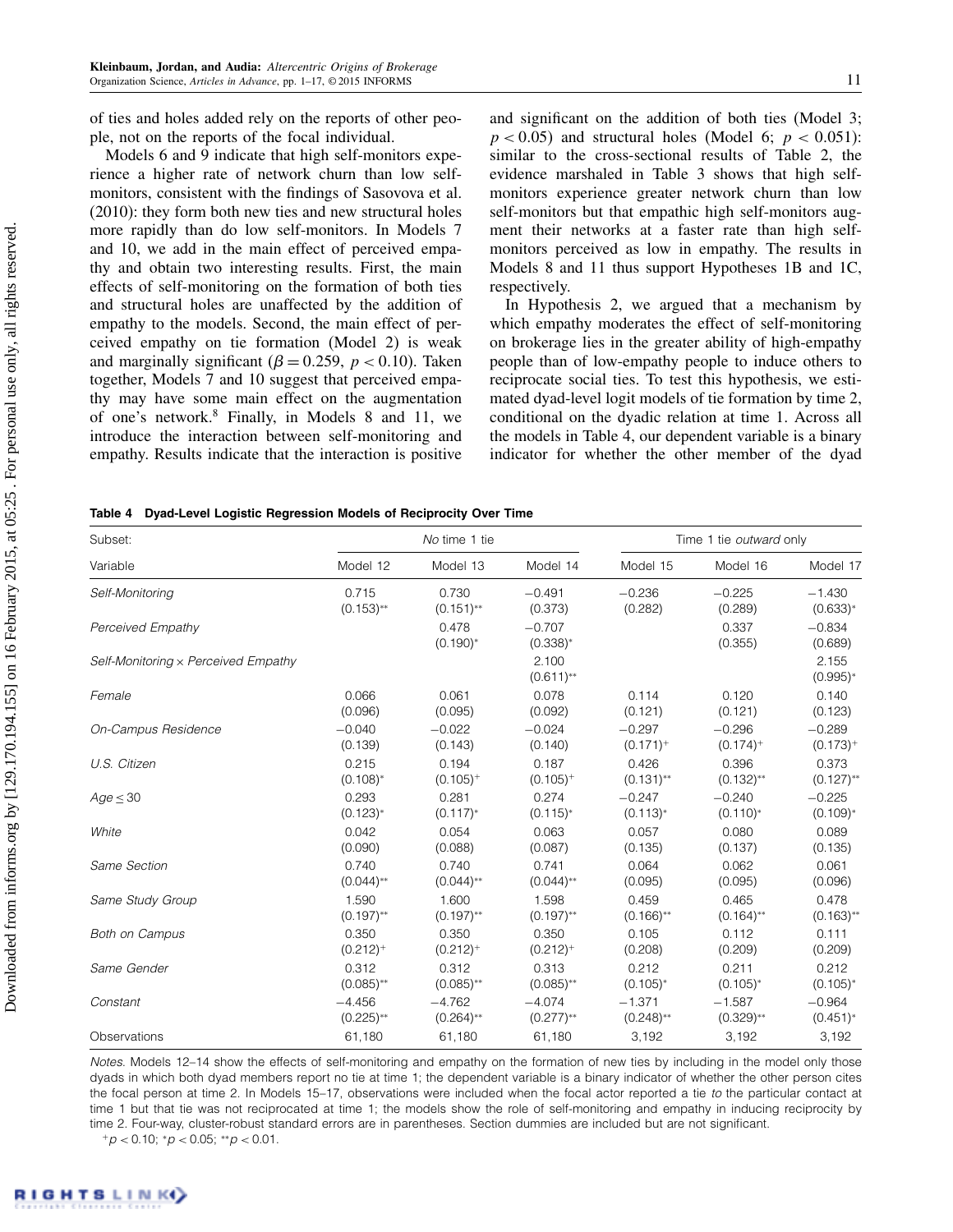reports a tie to the focal member at time 2, as a function of the focal actor's empathy and self-monitoring scores and their interaction.

In Models 12–14, we examine the subset of our sample ( $N = 61,180$  dyads) in which neither member of the dyad reported social relations with the other at time 1; this is the risk set of dyads in which the formation of a new tie is possible. Results in Model 12 indicate a significant ( $p < 0.01$ ) effect of the focal actor's level of self-monitoring on whether others report new ties with them: a one-standard-deviation increase in selfmonitoring score (over the mean value) implies a 17% increased likelihood of tie formation. In Model 13, we add the main effect of others' perceptions of the focal actor's empathy to the model and find that it, too, exerts a strong independent effect on whether others report socializing ties with her; increasing the perceived empathy score from its mean by one standard deviation implies an 8% higher probability of tie formation. Model 14 adds an interaction between perceived empathy and self-monitoring, and consistent with our earlier findings, their interaction is positive and significant ( $\beta$  = 2.100,  $p < 0.01$ ). High-empathy high self-monitors are better able to induce others to form new ties with them than are people who are lower in these qualities.

In Models 15–17 of Table 4, we zero in on those dyads in which the focal actor may be actively trying to form a tie: specifically, we look at the subset of dyads ( $N =$ 2,926) in which the focal actor reported a tie at time 1 but the other actor did not. Results in Models 15 and 16 indicate that in these dyads, neither self-monitoring nor perceived empathy has a significant main effect on the propensity of the other actor to reciprocate the tie to the focal actor by time 2. But in Model 17, we see that their interaction is positive and significant ( $\beta = 2.155$ ,  $p < 0.05$ ): consistent with our hypothesized moderating effect, high-empathy high self-monitors are better able to induce reciprocity in others than are people who are lower in one or both of these qualities. Thus, the evidence marshaled in Table 4 supports Hypothesis 2: a mechanism for the moderating effect of perceived empathy lies in its role in engendering reciprocity in social relations.

## Discussion and Conclusion

We have long known that social networks confer advantages to well-connected individuals. In seeking to unpack the antecedent conditions for the formation of networks rich in brokerage, the self-monitoring personality type has drawn significant scholarly interest. In this paper, we extend this line of work by examining the impact of alters' views of ego's behavior on the relationship between self-monitoring and social networks. Specifically, we focused on perceived empathy because conveying to others that we understand them,

their thoughts, and their feelings significantly impacts our social relations. Consistent with this perspective, we find positive interactions of self-monitoring and perceived empathy in their effect on brokerage both crosssectionally and longitudinally, in the formation of new ties and new structural holes, and in the successful inducement of friendship reciprocity in dyads.

When high self-monitors, chameleon-like, modify their behavior to fit into a variety of different social settings, others may perceive them as genuinely interested in understanding the people around them or, alternatively, as simply acting instrumentally toward their own self-interests. These perceptions of self-monitors' behavior as benevolent or as self-interested are likely to affect others' willingness to accept and reciprocate their gestures of friendship. Although we cannot take others' perceptions of empathy as indicators of actual good intentions on the self-monitor's part, our findings suggest that focusing on others' views of ego's behavior enriches our conceptualization of the drivers of social connection, offering a more nuanced understanding compared with views of the process that implicitly assume that agency over the network resides only with ego. By highlighting perceived empathy as a moderator of the self-monitoring effect on brokerage, we help refine the specification of social psychological models of the antecedents of brokerage. Although high self-monitors may engage in more brokerage, on average, than low self-monitors, we have no theoretical reason to believe that all high self-monitors realize similar benefits to their networks. Indeed, as Flynn and Ames (2006, p. 272) observed, "Self-monitoring may not be equally useful for everyone." More generally, by focusing on the perceptions of others, how those perceptions affect others' willingness to reciprocate ego's social interactions, and how such reciprocation affects the network of ego, our results suggest that alters are active—and relatively unexamined—agents in the formation of ego's network.

Our results indicate that the network benefits of high self-monitoring accrue primarily to those high selfmonitors who are also perceived as empathic. In addition to refining the specification of theoretical models of brokerage, our findings have practical implications for high self-monitors who wish to forge brokerage positions but who often find their social overtures rebuffed by alters. Conveying empathy to others more effectively may be critical here, and such high self-monitors may make listening reflectively to others (Fisher 1981) and otherwise conveying a sense of empathy a personal development focus (see also Flynn et al. 2001).

An interesting implication of our findings lies in their potential to recast a popular scholarly view of brokers as well as a widespread view of networking. Contemporary work on brokerage originates with Burt (1992), who fleshed out Simmel's (1902 [1950]) notion of the broker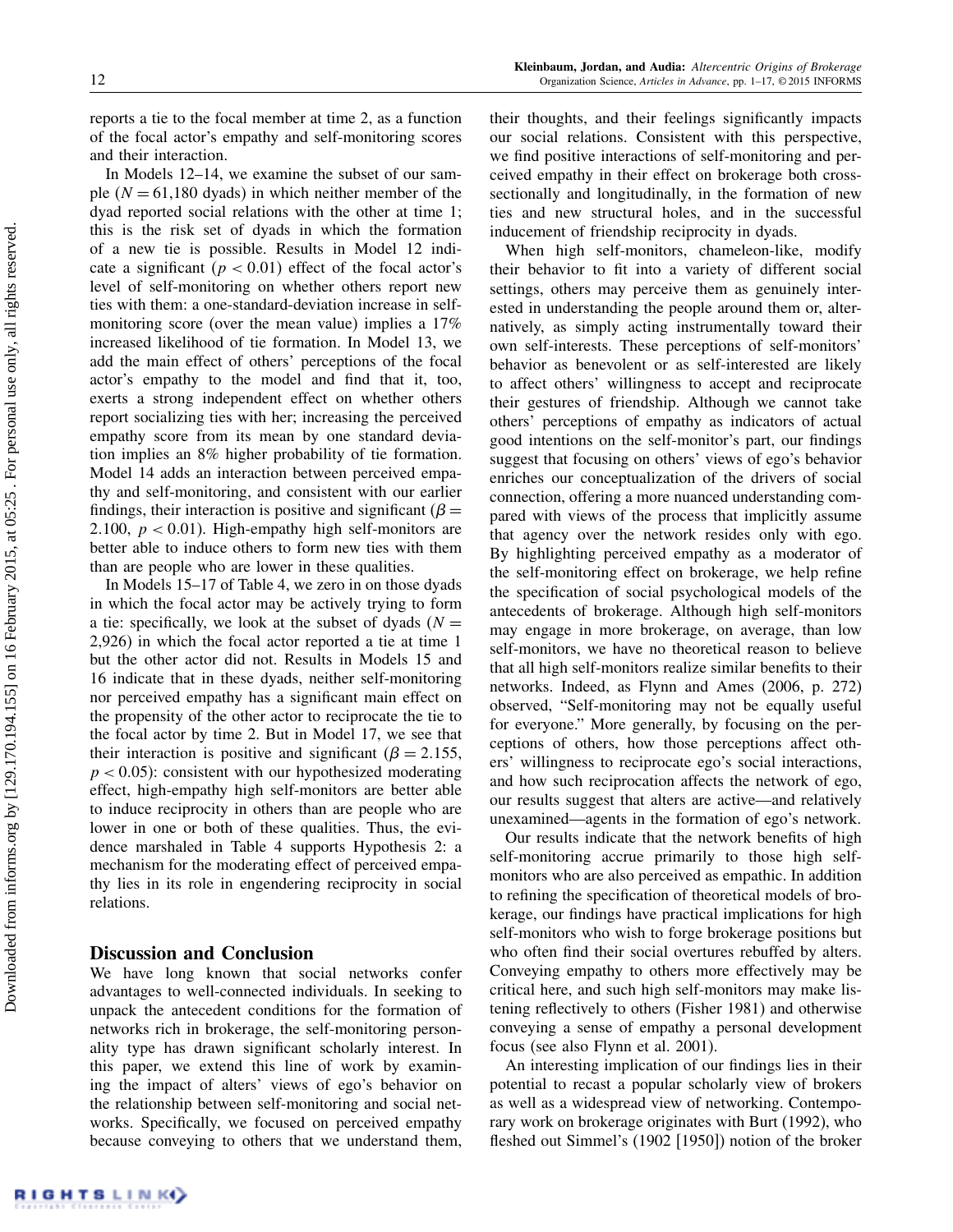as *tertius gaudens*, the third who benefits. Although brokerage has been associated with positive outcomes, the broker has often been implicitly portrayed as achieving these benefits through devious or duplicitous means: as our own students inevitably point out, the tertius gaudens model of brokerage can be perceived as strategic at best and manipulative at worst. Our experience teaching brokerage echoes that of Baker (2000), who noted, "Many people... interpret the message of social capital as blatant manipulation: building and using relationships for self-serving and instrumental goals, even nefarious purposes" (p. 19). Burt (1992, pp. 24–25) himself acknowledged as much when he colorfully conceded that "judging friends on the basis of [structural] efficiency is an interpersonal flatulence from which friends will flee." To wit, a recent study examining networking from the lens of moral psychology argues that "networking can make us feel dirty" (Casciaro et al. 2014). Consistent with this view, an editorial in the business press pointedly critiqued: "Business school... professors should stop telling students to grow their networks. Instead they should tell them to develop their relationships and to treat people with the respect they deserve. When people feel respected, they like to provide help and support. When they feel manipulated like a tool, they do not" (Bearden 2014). Following Bearden's prescription, the present findings offer a more positive view of networking: that brokers' ability to build a diverse set of ties rests, in part, on effectively conveying a sense of empathy to others. By adding empathy—a prosocial emotional competence—to the empirically documented repertoire of brokers, our findings paint brokerage in a more favorable light in terms of process, as well as consequences.

Our research also points to a more integrative perspective on networking research. Recent work (e.g., Oishi and Kesebir 2012, Vissa 2012) has pointed to a trade-off between broad and deep networking strategies. Although we wholeheartedly agree that broad and deep networks yield different benefits (Coleman 1988, Burt 1992), our work suggests that viewing them as a strict trade-off may be a false dichotomy. If we take seriously the agency of others in joining—and, thereby, in determining the structure of—ego's network, then conveying empathy to build deep individual relationships will be instrumental to building broad, far-reaching networks as well.

Of course, this research is not without limitation. Most notably, empathy may be merely an instantiation of a broader set of social and interpersonal traits and skills, many of which induce positive affect and interpersonal liking. This critique is consistent with a structural perspective, suggesting that identifying any single personality variable is necessarily incomplete. For example, Burt (2012) measured "network-related personality" as the residual person-effect across roles in models of network structure on performance. He argued that measuring personality directly is problematic "because there are too many personality measures that could be used to control for personality differences. Research on any one, or any subset of the many, does not provide a general answer to the agency question so much as it provides an answer interesting but specific to the personality variables tested" (Burt 2012, p. 551). We see more promise in direct measures of personality and social skill than Burt does because identifying specific variables, such as perceived empathy, enables individual improvement through training and coaching. Nevertheless, we share his concern that there are many different, and related, personality variables that could potentially be measured. We do not claim that empathy is the only individual difference on which to develop an altercentric perspective. We hope that this study inspires additional efforts aimed at shedding new light on how alters' reactions to ego's behavior influence the formation of social networks.

A further limitation is that our sample may lack external validity to the extent that it is difficult to generalize from the socializing ties of a population of MBA students. We do not know whether perceived empathy has the same moderating effect on instrumental ties in work settings, where expectations of connecting with others on a personal level may differ (Ingram and Zou 2008). For the present research, we believe that this limitation is both mitigated and offset by compensatory benefits. The validity concern is mitigated because the covariates of interest to us—self-monitoring and perceived empathy are individual, psychological variables, which we might reasonably expect to be similar in students in a top MBA program compared to the practicing managers they aspire to become. Furthermore, the concern may be offset by the fact that we are able to observe the network as it forms, an opportunity that could never occur in a real corporation with ongoing operations. For these reasons, we believe that the limitations inherent in an MBA student sample are justified for this research.

Despite these limitations, we believe this work contributes to scholarly knowledge of the antecedents of network structure in several ways. First, we build on and extend prior research by directing scholarly attention to the important role of perceived empathy in moderating the self-monitoring effect on brokerage. Second, and more generally, our findings lend support to our view that greater consideration of others' interest in forming ties with high self-monitors is one path by which we may be able to advance understanding of the microlevel processes underlying the formation of social networks.

Based on this finding, we conclude with a call for further "altercentric" network research that brings an explicit consideration of the role of others in shaping ego's network through the effect of ego's own personality, behavior, and actions on others. This is an area in which network scholars can engage with psychologists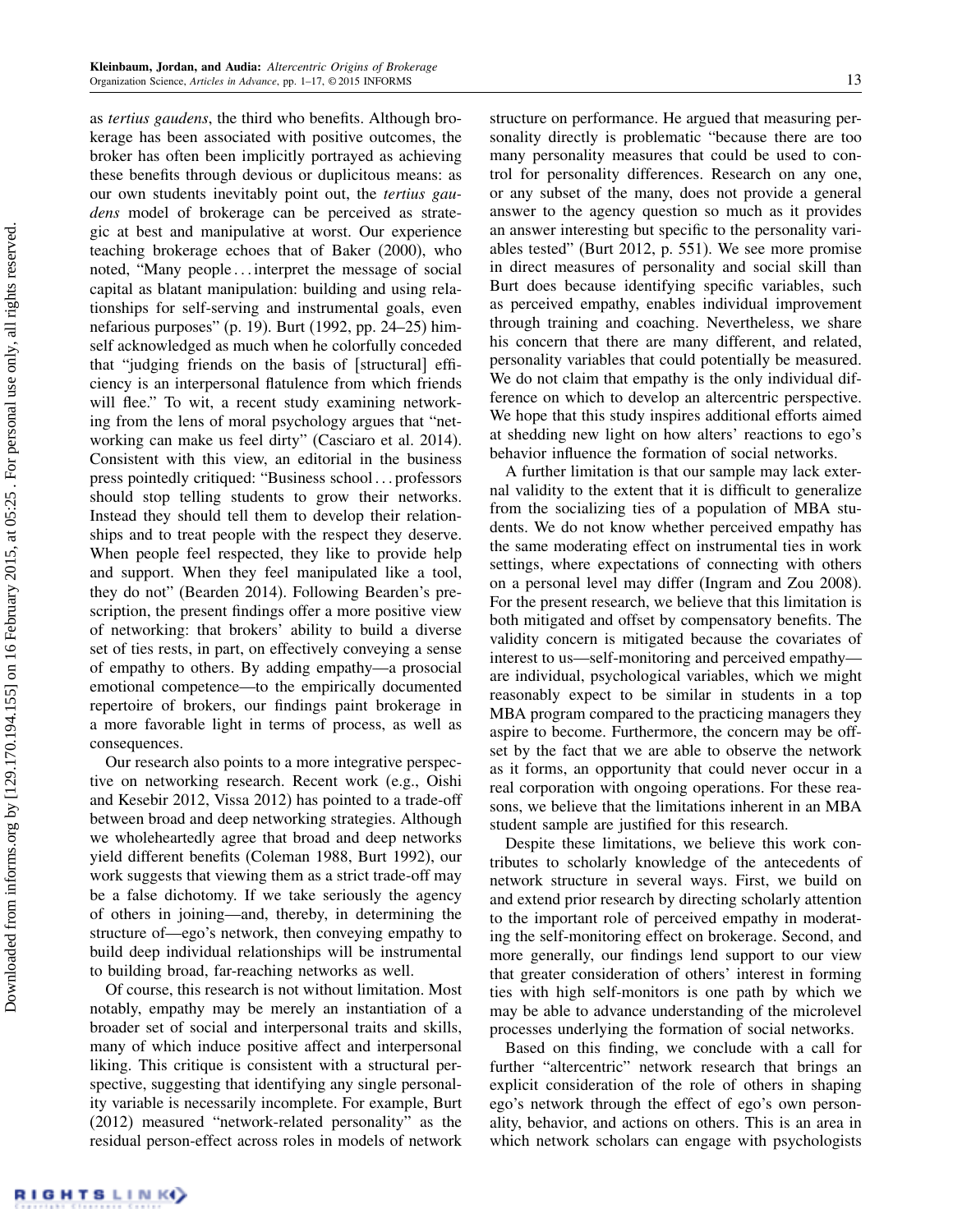in a productive interdisciplinary conversation. Although ours is the first such call we know of, other researchers also call attention to the critical role of alters. For example, Burt (2014) examines the extent to which the value that accrues to ego from a structural hole depends on the extent to which the hole is "reinforced" by dense networks surrounding the alters on each side of ego's hole. Casciaro and Lobo's (2008) analysis of the role of interpersonal affect in task-related interactions implies that negative affect should undercut the networks of its subjects. Rubineau and Polman (2012) argue that social capital may be seized or, alternatively, may be granted to ego by others. Even at the firm level of analysis, recent research suggests there are benefits to "seeing through the eyes of a rival" (Tsai et al. 2011). In this paper, we join this rising tide of interest in better understanding the role of alters in shaping ego's network and call for more scholarly attention to this important topic.

## Supplemental Material

Supplemental material to this paper is available at http://dx.doi .org/10.1287/orsc.2014.0961.

#### Acknowledgments

The authors thank Dan Feiler, Paul Ingram, Jennifer Jordan, Martin Kilduff, Charles O'Reilly, Maria Binz Scharf, Lance Swenson, and special issue editors Joe Labianca and Sigal Barsade and anonymous Organization Science reviewers; seminar participants at McGill University; and participants in the Wharton People and Organizations conference, the National Science Foundation Conference on Facilitating the Creation and Transfer of Knowledge, the Academy of Management annual meetings, and the LINKS Center Intra-Organizational Networks Conference for valuable comments and feedback. Any remaining errors are exclusively the authors' own.

#### Endnotes

<sup>1</sup>Of course, brokerage is not the only network structure that matters. Other scholarly work has examined network centrality (e.g., Freeman 1979), cohesion (e.g., Coleman 1988), and small worlds (e.g., Watts 1999), among many others. However, we focus on brokerage because its well-documented effect on individual attainment is of particular relevance to scholars of organization theory.

<sup>2</sup>In related work, actors' perceptions of the structure of the network itself affect their propensity to form ties (see, for example, Dekker et al. 2002; on cognitive social structures more generally, see Krackhardt 1987).

<sup>3</sup>We ran three robustness tests to assuage concerns about the possibility that people listed closer to the top or to the left of the page might be cited more often. First, we tested to see whether people listed on the first viewable screen were cited more often than people listed further down the page. Second, we tested for a continuous association between order and citation frequency. Finally, we tested to see whether citation frequency was associated with the ordering of columns. Across all three tests, we found no evidence of order effects on frequency of citation.

<sup>4</sup>Structural holes can be added through two distinct mechanisms. In the first, a closed triad is opened by the severance of the tie between the alters, allowing the focal actor to intermediate between them. The second mechanism by which an actor can add a structural hole is by forming a new tie with an individual who is disconnected from someone already in her network. Because relatively few ties are severed in our empirical setting, our results are driven by the second mechanism and are substantively unchanged in either measure of structural holes added.

<sup>5</sup>Particularly noteworthy is the near-zero correlation between self-monitoring and perceived empathy. To further explore the robustness of this univariate result, we estimated unreported multivariate regressions, controlling for a range of demographic variables and still found no significant association  $(p > 0.50)$ . This result is notable because it implies that adding perceived empathy to models of the self-monitoring effect should significantly improve model specification.

<sup>6</sup>We are grateful to an anonymous reviewer for emphasizing the significance of this result.

<sup>7</sup>The results in Table 3 are based on the addition of inward ties or holes in the directed network. If we instead model the count of new reciprocal ties (i.e., the number of ties in which both the focal person and the other person cited one another at time 2, but at least one of them did not cite the other at time 1), the effects are even stronger: in the model of reciprocal ties added,  $\beta_{Self-Montoring \times Empathy} = 3.19$  ( $p < 0.01$ ); in the model of structural holes added in the reciprocal ties network,  $\beta_{Self-Monitoring \times Empathy} = 5.05$  ( $p < 0.015$ ). To conserve space, we do not report full tables, but we note that support for Hypothesis 1 appears to be very robust.

<sup>8</sup>Related analyses indicate that high self-monitors also sever ties with time 1 friends at a higher rate than do low selfmonitors but show no evidence of any main effect of perceived empathy on the dissolution of either ties or structural holes.

## References

- Ahuja G, Soda G, Zaheer A (2012) The genesis and dynamics of organizational networks. Organ. Sci. 23(2):434–448.
- Austin EJ, Farrelly D, Black C, Moore H (2007) Emotional intelligence, Machiavellianism and emotional manipulation: Does EI have a dark side? Personality Individual Differences 43(1): 179–189.
- Baker WE (2000) Achieving Success Through Social Capital: Tapping the Hidden Resources in Your Personal and Business Networks, 1st ed. (Jossey-Bass, San Francisco).
- Baldwin TT, Bedell MD, Johnson JL (1997) The social fabric of a team-based M.B.A. program: Network effects on student satisfaction and performance. Acad. Management J. 40(6): 1369–1397.
- Bartlett MY, DeSteno D (2006) Gratitude and prosocial behavior: Helping when it costs you. Psych. Sci. 17(4):319-325.
- Baumeister RF, Smart L, Boden JM (1996) Relation of threatened egotism to violence and aggression: The dark side of high selfesteem. Psych. Rev. 103(1):5–33.
- Bearden N (2014) Networking becomes a dirty word: MBA students need to view their contacts as people rather than things. Financial Times (London) (February 2), http://www.ft.com/intl/cms/s/2/ ac56ebf8-4c91-11e3-923d-00144feabdc0.html#axzz3NQDS6ZDJ.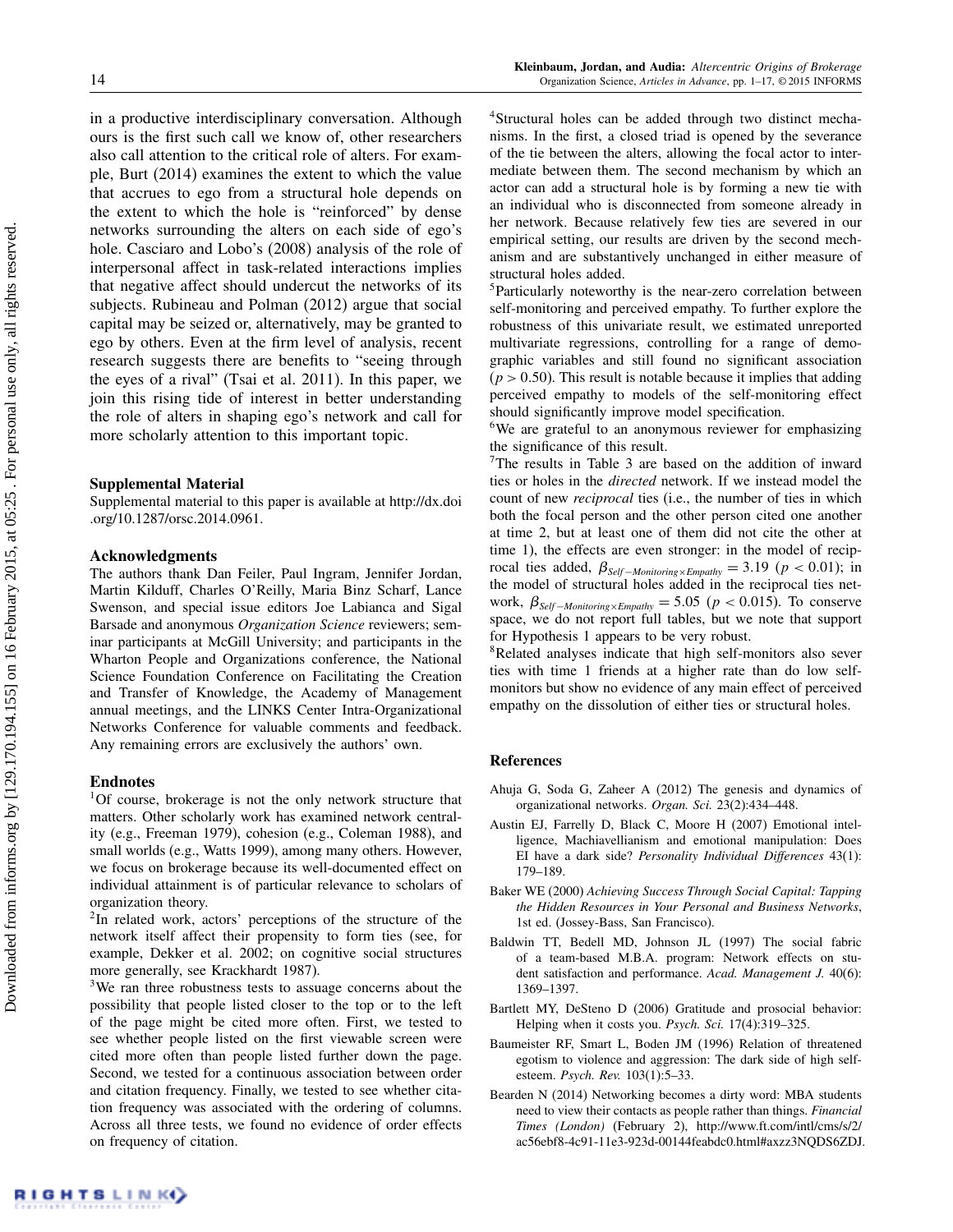- Bendersky C, Shah NP (2013) The downfall of extraverts and rise of neurotics: The dynamic process of status allocation in task groups. Acad. Management J. 56(2):387–406.
- Boyatzis RE (1982) The Competent Manager: A Model for Effective Performance (John Wiley & Sons, New York).
- Boyatzis RE (2009) Competencies as a behavioral approach to emotional intelligence. J. Management Development 28(9):749–770.
- Brass DJ (1984) Being in the right place: A structural analysis of individual influence in an organization. Admin. Sci. Quart. 29(4):518–539.
- Brewer DD (2000) Forgetting in the recall-based elicitation of personal and social networks. Soc. Networks 22(1):29–43.
- Briggs SR, Cheek JM (1988) On the nature of self-monitoring: Problems with assessment, problems with validity. J. Personality Soc. Psych. 54(4):663–678.
- Burger MJ, Buskens V (2009) Social context and network formation: An experimental study. Soc. Networks 31(1):63-75.
- Burt RS (1980) Models of network structure. Annual Rev. Sociol. 6:79–141.
- Burt RS (1982) Toward a Structural Theory of Action: Network Models of Social Structure, Perception, and Action (Academic Press, New York).
- Burt RS (1992) Structural Holes: The Social Structure of Competition (Harvard University Press, Cambridge, MA).
- Burt RS (1997) The contingent value of social capital. Admin. Sci. Quart. 42(2):339–365.
- Burt RS (2004) Structural holes and good ideas. Amer. J. Sociol. 110(2):349–399.
- Burt RS (2005) Brokerage and Closure: An Introduction to Social Capital (Oxford University Press, New York).
- Burt RS (2012) Network-related personality and the agency question: Multi-role evidence from a virtual world. Amer. J. Sociol. 118(3):543–591.
- Burt RS (2014) Reinforced structural holes. Working paper, Booth School of Business, University of Chicago, Chicago.
- Burt RS, Ronchi D (2007) Teaching executives to see social capital: Results from a field experiment. Soc. Sci. Res. 36(3):1156–1183.
- Burt RS, Kilduff M, Tasselli S (2013) Social network analysis: Foundations and frontiers on advantage. Annual Rev. Psych. 64: 527–547.
- Buskens V, van de Rijt A (2008) Dynamics of networks if everyone strives for structural holes. Amer. J. Sociol. 114(2):371–407.
- Byrne DE (1971) The Attraction Paradigm (Academic Press, New York).
- Caldwell DF, O'Reilly CA (1982) Boundary spanning and individual performance: The impact of self-monitoring. J. Appl. Psych. 67(1):124–127.
- Cameron AC, Gelbach JB, Miller DL (2011) Robust inference with multi-way clustering. J. Bus. Econom. Statist. 29(2):238–249.
- Casciaro T, Lobo MS (2008) When competence is irrelevant: The role of interpersonal affect in task-related ties. Admin. Sci. Quart. 53(4):655–684.
- Casciaro T, Gino F, Kouchaki M (2014) The contaminating effects of building instrumental ties: How networking can make us feel dirty. Admin. Sci. Quart. 59(4):705–735.
- Coleman JS (1988) Social capital in the creation of human capital. Amer. J. Sociol. 94(Supplement):S95–S120.
- Connelly BS, Ones DS (2010) An other perspective on personality: Meta-analytic integration of observers' accuracy and predictive validity. Psych. Bull. 136(6):1092-1122.
- Cook KS, Rice E (2006) Social exchange theory. Delamater J, ed. Handbook of Social Psychology (Springer, New York), 53–76.
- Côté S, DeCelles KA, McCarthy JM, Van Kleef GA, Hideg I (2011) The Jekyll and Hyde of emotional intelligence. Psych. Sci. 22(8):1073–1080.
- Csárdi G, Nepusz T (2006) The igraph software package for complex network research. InterJournal Complex Systems:Article 1695.
- D'Agostino RB, Belanger A, D'Agostino RB Jr (1990) A suggestion for using powerful and informative tests of normality. Amer. Statistician 44(4):316–321.
- Davis MH (1980) A multidimensional approach to individual differences in empathy. JSAS Catalog Selected Documents Psych. 10(4):85.
- Davis MH (1994) Empathy: A Social Psychological Approach (Westview Press, Boulder, CO).
- Davis MH, Kraus LA (1997) Personality and empathic accuracy. Ickes BW, ed. Empathic Accuracy (Guilford Press, New York), 144–168.
- Day DV, Schleicher DJ (2006) Self-monitoring at work: A motivebased perspective. J. Personality 74(3):685–714.
- Dekker DJ, Krackhardt D, Franses PH (2002) Dynamic effects of trust and cognitive social structures on information transfer relationships. ERIM Report Series Research in Management ERS-2002- 33-MKT, Rotterdam, The Netherlands.
- Dion K, Berscheid D, Walster E (1972) What is beautiful is good. J. Personality Soc. Psych. 24(3):285–290.
- Feiler DC, Kleinbaum AM (2015) Popularity, similarity, and the network extraversion bias. Psych. Sci. Forthcoming.
- Festinger L, Schachter S, Back K (1950) Social Pressures in Informal Groups: A Study of Human Factors in Housing (Harper & Brothers, New York).
- Fisher D (1981) Communication in Organizations (West Publishing Co., St. Paul, MN).
- Fleming L, Mingo S, Chen D (2007) Collaborative brokerage, generative creativity, and creative success. Admin. Sci. Quart. 52(3):443–475.
- Flynn FJ (2003) How much should I give and how often? The effects of generosity and frequency of favor exchange on social status and productivity. Acad. Management J. 46(5):539–553.
- Flynn FJ, Ames DR (2006) What's good for the goose may not be as good for the gander: The benefits of self-monitoring for men and women in task groups and dyadic conflicts. J. Appl. Psych. 91(2):272–281.
- Flynn FJ, Chatman JA, Spataro SE (2001) Getting to know you: The influence of personality on impressions and performance of demographically different people in organizations. Admin. Sci. Quart. 46(3):414–442.
- Flynn FJ, Reagans RE, Amanatullah ET, Ames DR (2006) Helping one's way to the top: Self-monitors achieve status by helping others and knowing who helps whom. J. Personality Soc. Psych. 91(6):1123–1137.
- Freeman LC (1979) Centrality in social networks: Conceptual clarification. Soc. Networks 1(3):215–239.
- Friedkin NE (1990) A Guttman scale for the strength of an interpersonal tie. Soc. Networks 12(3):239–252.
- Friedman HS, Miller-Herringer T (1991) Nonverbal display of emotion in public and in private: Self-monitoring, personality, and expressive cues. J. Personality Soc. Psych. 61(5):766–775.
- Funder DC, Kolar DC, Blackman MC (1995) Agreement among judges of personality: Interpersonal relations, similarity, and acquaintanceship. J. Personality Soc. Psych. 69(4):656–672.
- Gangestad SW, Snyder M (2000) Self-monitoring: Appraisal and reappraisal. Psych. Bull. 126(4):530–555.
- Gargiulo M, Benassi M (2000) Trapped in your own net? Network cohesion, structural holes, and the adaptation of social capital. Organ. Sci. 11(2):183–196.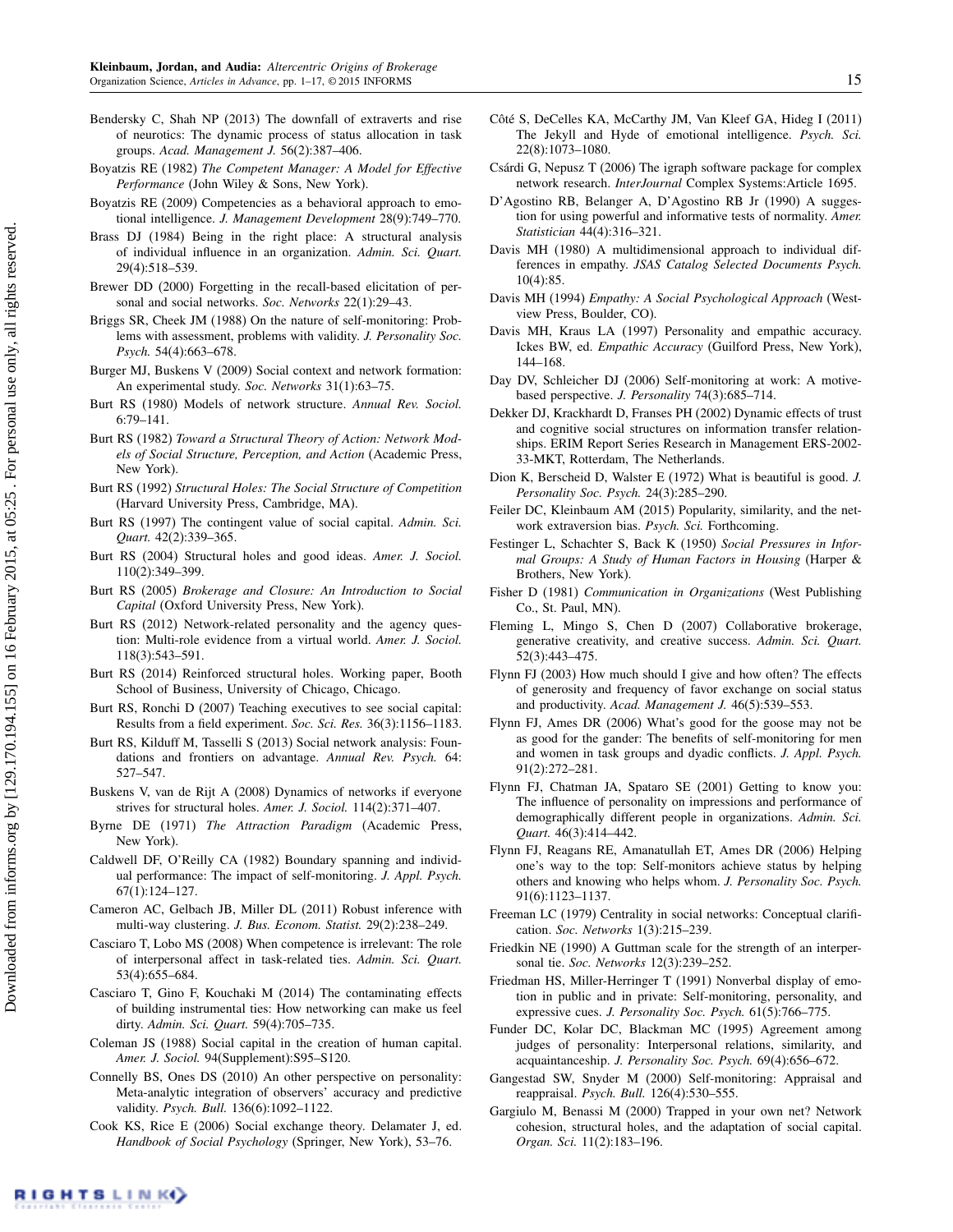- Goffman E (1959) The Presentation of Self in Everyday Life (Anchor Books, New York).
- Gore JS, Cross SE, Morris ML (2006) Let's be friends: Relational self-construal and the development of intimacy. Personal Relationships 13(1):83–102.
- Gouriéroux C, Monfort A, Trognon A (1984) Pseudo maximum likelihood methods: Theory. Econometrica 52(3):681–700.
- Granovetter MS (1985) Economic action and social structure: The problem of embeddedness. Amer. J. Sociol. 91(3):481–510.
- Greenberg LS, Watson JC, Elliot R, Bohart AC (2001) Empathy. Psychotherapy: Theory, Res., Practice, Training 38(4):380–384.
- Hogan R (1969) Development of an empathy scale. J. Consulting Clinical Psych. 33(3):307–316.
- Ingram P, Roberts PW (2000) Friendships among competitors in the Sydney hotel industry. Amer. J. Sociol. 106(2):387–423.
- Ingram P, Zou X (2008) Business friendships. Res. Organ. Behav. 28:167–184.
- Jackson MO (2006) The economics of social networks. Blundell R, Newey WK, Persson T, eds. Advances in Economics and Econometrics: Theory and Applications (Cambridge University Press, Cambridge, UK), 1–56.
- John OP, Robins RW (1993) Determinants of interjudge agreement on personality traits: The big five domains, observability, evaluativeness, and the unique perspective of the self. J. Personality 61(4):521–551.
- John OP, Cheek JM, Klohnen EC (1996) On the nature of selfmonitoring: Construct explication with Q-sort ratings. J. Personality Soc. Psych 71(4):763–776.
- Kellett JB, Humphrey RH, Sleeth RG (2002) Empathy and complex task performance: Two routes to leadership. Leadership Quart. 13(5):523–544.
- Kenny DA, Kashy DA, Cook WL (2006) Dyadic Data Analysis (Guilford Press, New York).
- Kilduff M, Brass DJ (2010) Organizational social network research: Core ideas and key debates. Acad. Management Ann. 4(1): 317–357.
- Kilduff M, Day DV (1994) Do chameleons get ahead? The effects of self-monitoring on managerial careers. Acad. Management J. 37(4):1047–1060.
- Kilduff M, Krackhardt D (2008) Interpersonal Networks in Organizations: Cognition, Personality, Dynamics, and Culture (Cambridge University Press, Cambridge, UK).
- Kilduff M, Chiaburu DS, Menges JI (2010) Strategic use of emotional intelligence in organizational settings: Exploring the dark side. Res. Organ. Behav. 30:129–152.
- Kleinbaum AM (2012) Organizational misfits and the origins of brokerage in intrafirm networks. Admin. Sci. Quart. 57(3):407–452.
- Kleinbaum AM, Stuart TE (2014) Inside the black box of the corporate staff: Social networks and the implementation of corporate strategy. Strategic Management J. 35(1):24–47.
- Kleinbaum AM, Stuart TE, Tushman ML (2013) Discretion within constraint: Homophily and structure in a formal organization. Organ. Sci. 24(5):1316–1336.
- Koman ES, Wolff SB (2008) Emotional intelligence competencies in the team and team leader. J. Management Development 27(1): 55–75.
- Krackhardt D (1987) Cognitive social structures. Soc. Networks 9(2):109–134.
- Lennox RD, Wolfe RN (1984) Revision of the self-monitoring scale. J. Personality Soc. Psych. 46(6):1349–1364.
- Lun J, Kesebir S, Oishi S (2008) On feeling understood and feeling well: The role of interdependence. J. Res. Personality 42(6):1623–1628.

RIGHTSLINK)

- Margaret MH, Diana B (2008) Social and emotional competencies predicting success for male and female executives. J. Management Development 27(1):13–35.
- Marmaros D, Sacerdote B (2006) How do friendships form? Quart. J. Econom. 121(1):79–119.
- McCrae RR, Weiss A (2009) Observer ratings of personality. Robins RW, Fraley RC, Krueger RF, eds. Handbook of Research Methods in Personality Psychology (Guilford Press, New York), 259–272.
- McPherson JM, Smith-Lovin L, Cook JM (2001) Birds of a feather: Homophily in social networks. Annual Rev. Sociol. 27:415–444.
- Mehra A, Kilduff M, Brass DJ (2001) The social networks of high and low self-monitors: Implications for workplace performance. Admin. Sci. Quart. 46(1):121–146.
- Mehrabian A, Epstein N (1972) A measure of emotional empathy. J. Personality 40(4):525–543.
- Moreno JL (1937) Sociometry in relation to other social sciences. Sociometry 1(1/2):206–219.
- Obstfeld D, Borgatti SP, Davis JP (2014) Brokerage as a process: Decoupling third party action from social network structure. Borgatti SP, Brass DJ, Halgin DS, Labianca G, Mehra A, eds. Contemporary Perspectives on Organizational Social Networks, Research in the Sociology of Organizations, Vol. 40 (Emerald Group Publishing, Cambridge, MA), 135–159.
- Offermann LR, Bailey JR, Vasilopoulos NL, Seal C, Sass M (2004) The relative contribution of emotional competence and cognitive ability to individual and team performance. Human Performance 17(2):219–243.
- Oh H, Kilduff M (2008) The ripple effect of personality on social structure: Self-monitoring origins of network brokerage. J. Appl. Psych. 95(5):1155–1164.
- Oh I-S, Wang G, Mount MK (2011) Validity of observer ratings of the five-factor model of personality traits: A meta-analysis. J. Appl. Psych. 96(4):762–773.
- Oishi S, Kesebir S (2012) Optimal social-networking strategy is a function of socioeconomic conditions. Psych. Sci. 23(12): 1542–1548.
- Oishi S, Koo M, Akimoto S (2008) Culture, interpersonal perceptions, and happiness in social interactions. Personality Soc. Psych. Bull. 34(3):307–320.
- Oishi S, Krochik M, Akimoto S (2010) Felt understanding as a bridge between close relationships and subjective well-being: Antecedents and consequences across individuals and cultures. Soc. Personality Psych. Compass 4(6):403–416.
- Oishi S, Schiller J, Gross EB (2013) Felt understanding and misunderstanding affect the perception of pain, slant, and distance. Soc. Psych. Personality Sci. 4(3):259–266.
- Parks MR, Floyd K (1996) Meanings for closeness and intimacy in friendship. J. Soc. Personal Relationships 13(1):85–107.
- R Core Team (2013) R: A Language and Environment for Statistical Computing, version 3.0.2 (R Foundation for Statistical Computing, Vienna).
- Regan DT (1971) Effects of a favor and liking on compliance. J. Experiment. Soc. Psych. 7(6):627–639.
- Reis HT, Clark MS, Holmes JG (2004) Perceived partner responsiveness as an organizing construct in the study of intimacy and closeness. Mashek DJ, Aron AP, eds. Handbook of Closeness and Intimacy (Lawrence Erlbaum Associates, Mahwah, NJ), 201–225.
- Riemann R, Angleitner A, Strelau J (1997) Genetic and environmental influences on personality: A study of twins reared together using the self- and peer report NEO-FFI scales. J. Personality 65(3):449–475.